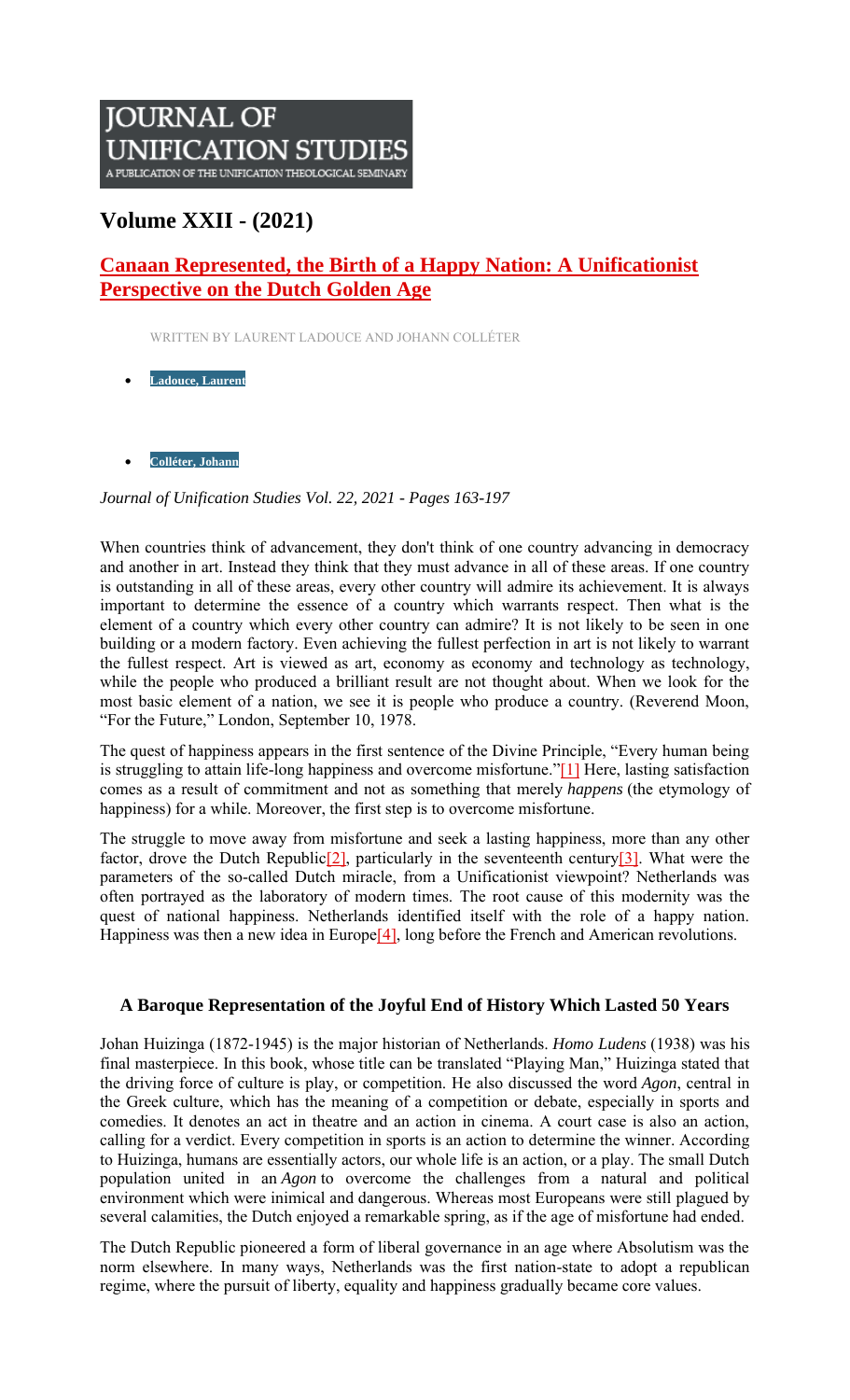After its war for independence, the new nation combined ethical strictness with religious freedom and tolerance. Religion and science managed to work in harmony, in a joint effort to improve the well-being of the whole population. The brilliant culture that flourished in the Netherlands was not limited to the official and academic circles of a court and of aristocrats. Emanating from a nascent civil society, this culture was carried by patrician families and later the middle class.

The daily culture of the population was represented by painters. In the rest of Europe, religious, mythological and historical topics continued to be the mainstream, relegating genre painting to a minor status. Netherlands turned genre painting into a great genre, and the whole population was represented. The domestic life became the center of arts. This itself was a cultural revolution.

Last but not least, Netherlands became the leading commercial power of the world. Jan de Vries and Ad van der Woude explained in detail why and how the Dutch created the first modern economy<sup>[5]</sup>, enjoying an unprecedented level of prosperity. The wealth of this nation involved external institutions. Amsterdam hosted the first national bank followed by the first stock exchange in world history. There was a strong insistence on a precise accountancy, checks and balances, transparency, in an atmosphere of thrift and diligence. The rich class was exhorted to remain moderate and to mind about the needy. Vanity and a frivolous life were presented as causes of spiritual and material ruin. But the more internal factor was a sense about human capital[6]. For the French Historian Alain Peyrefitte, an *ethos of trust* was central in the Dutch welfare. By this he meant trust in progress and science, but also trust among people<sup>[7]</sup>. This ethos of trust was grounded in the system of family values cherished by the Patricians and the middle class. Gary Becker, a major theoretician on human capital, once observed,

Where does human capital come from? One has to start with the family. It is the foundation of a good society and of economic success. To understand human capital, you have to go back to the family, because it is families that are concerned about their children and try... to promote their children's education and values. Families are the major promoters of values[8].

The last part of this essay will explore the centrality of the happy marriage and of the joyful family in the Dutch culture of the seventeenth century. It was believed that the family was the real treasure of the whole society, especially when the intimate bonds and a playful atmosphere among family members would facilitate self-confidence, creativity, and a desire for excellence.

All these achievements did not just happen. To talk about a "Dutch miracle," like K.W. Swart<sup>[9]</sup>, can be misleading. The Dutch enjoyed a fortune that was neither miraculous nor the effect of luck. Prompted by vision and courage, they made bold and steady choices, whereas neighboring countries remained at the stage of wishful thinking.

Whereas the rest of Europe was lamenting in the past, a whole nation got on stage and played for 50 years a baroque representation of the joyful end of history.

## **Playing the Bible in Daily Life**

Historians generally agree that Netherlands was a model during its seventeenth century. Yet most hesitate over the ambiguous notion of a Golden Age<sup>[10]</sup>. Johan Huizinga challenged this concept for a simple reason: we talk about real history, not about legendary times. The present essay, therefore, is not just about the historical facts, what really took place. We shall deal more with mental representations, namely the hopes and ideals which guided the Dutch Republic in its magnificence. For the philosopher Georg W. Hegel, the Dutch seventeenth century was one of the highest moments in the march of human history toward the self-realization of the Absolute Spirit. Ironically, Hegel did not see this grandeur of the Dutch civilization in the quest of the pure concept. In Hegelian terms, the Golden Age was the age where the ideal had descended on the earth and was no longer alienated in the reality. It was alive in the practical existence of the common people. He praised their "utterly living absorption in the world and its daily life." In other words, the Dutch people created a society where the ideal and the reality tended to unite in the normal existence: the ordinary people were in communion with the Spirit, not just in their religious life but in everyday existence. This "biblicisation of the daily life" was a distinct feature of the Dutch seventeenth century.

For Hegel, this "absorption in the daily life," far from being vulgar and merely secular, was a part of a theodicy, of a Providence at work in the Netherlands: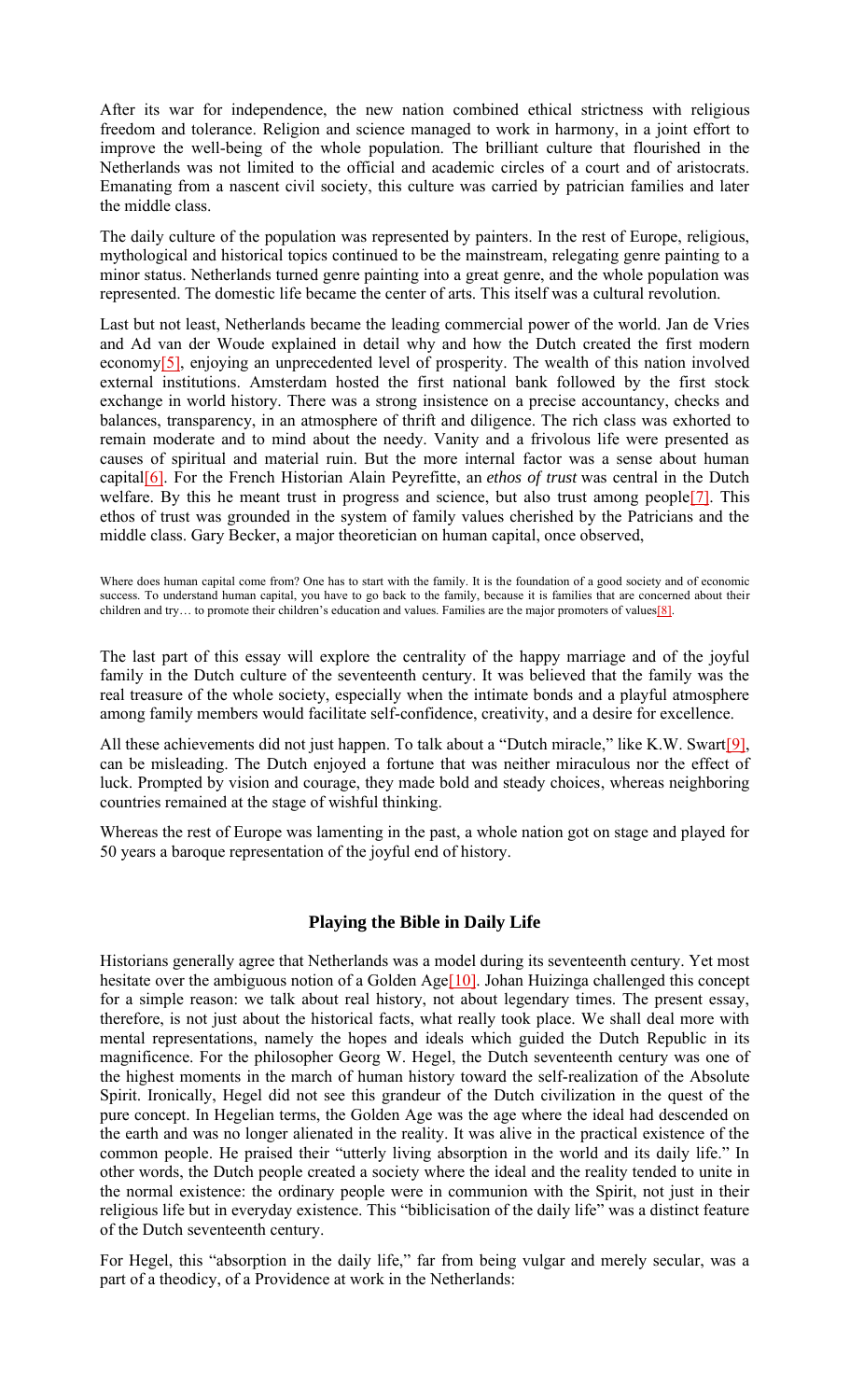The Dutch have selected the content of their artistic representations out of their own experience, out of their own life in the present. In order to ascertain what engrossed the interest of the Dutch at the time of these paintings, we must ask about Dutch history.

What fascinated Hegel so much was none other than freedom. Later, we shall suggest that Netherlands at that time was a pioneer of the modern four freedoms. This is what Hegel observed in their civilization.

The Dutch have made the greatest part of the land on which they dwell and live; it has continually to be defended against the storms of the sea, and it has to be maintained. By resolution, endurance, and courage, townsmen and countrymen alike threw off the Spanish dominion... and by fighting won for themselves freedom in political life and in religious life too. This citizenship, this love of enterprise, in small things as in great, in their own land as on the high seas, this painstaking as well as cleanly and neat well-being, this joy and exuberance in their own sense that for all this they have their own activity to thank, all this is what constitutes the general content of their pictures<sup>[11]</sup>.

#### *The Reality Tried to Match the Ideal*

Here, Hegel was not writing as a historian. He was interpreting the mental representations of this period in art. No one asserts that the Netherlands at that time had become an ideal society. It was a hopeful and optimistic society which tried to play/represent this ideal in action.

Netherlands was then living a national dream, or myth, which is not measured quantitively. The population embraced the vision of a happy society, where common people would find deeper and deeper satisfactions through steady progress. According to Simon Schama, the question of "how to create a moral order in an earthly paradise" dominated Dutch culture. This myth had two components. An internal, "vertical" component came from Hebraism. It was the idea of building Canaan in the Promised Land of Netherlands, under a Calvinist banner. Yet the Golden Age cannot be reduced to a Calvinist myth.

The external and "horizontal" component came from Hellenism, via humanism and Erasmus. The Dutch rediscovered the central theme of Aristotle's ethics: how do virtue and happiness walk together? Can a society aim at the good while seeking the goods of the earth? Can the quest of spiritual values (truth, goodness and beauty) go hand in hand with the pursuit of material values? How much can we integrate heavenly laws, human laws and natural laws in order to arrive at a better life? Aristotle did not believe in a perfect and platonic Republic guided by kingphilosophers. He envisioned a gradual progress toward the good. Later, Tocqueville studied the life of Americans in the nascent American democracy and wrote, "I considered mores to be one of the great general causes responsible for the maintenance of a democratic republic… the term *mores*… meaning… habits of the heart."[12]

For a few decades, the "habits of the heart" in the domestic and civic life of the Dutch people became the driving force of a whole society, announcing the modern aspirations of the Western world. Here we are not talking about an ideology, especially not a state ideology in the modern sense. We are dealing with a broader notion, sometimes called *Weltanschauung*, or representation of the world. We are dealing with a cultural ideal more than with a political project[13]. Later, part of this *Weltanschauung* became the driving force of the United States, with notions such as a city on a hill, manifest destiny, and the American dream. All of these premises had already been tested in the Netherlands.

The Golden Age cannot, then, be reduced to a mere optimism. Taking great risks, and driven by a strong sense of mission, if not messianism, the Netherlands became a major player in world affairs. It did so with confidence, but was also with angst, because its ideals were new, fragile, and not yet mature.

#### *Integrating Religion and Economy through Politics*

Much later, the French and Americans sought happiness through political and economic revolutions to overthrow the old order. The Dutch mostly sought happiness *from within*, not *against* some external obstacle. They did not think that happiness starts on the agora, in the public sphere, where enlightened citizens meet. They saw the nuclear family as the main school of happiness, good behavior, civic virtues, and contribution to the whole. For them the selfish individual is not turned into a public person through institutions. They saw the home as a small church and school to raise up conscientious citizens of Canaan.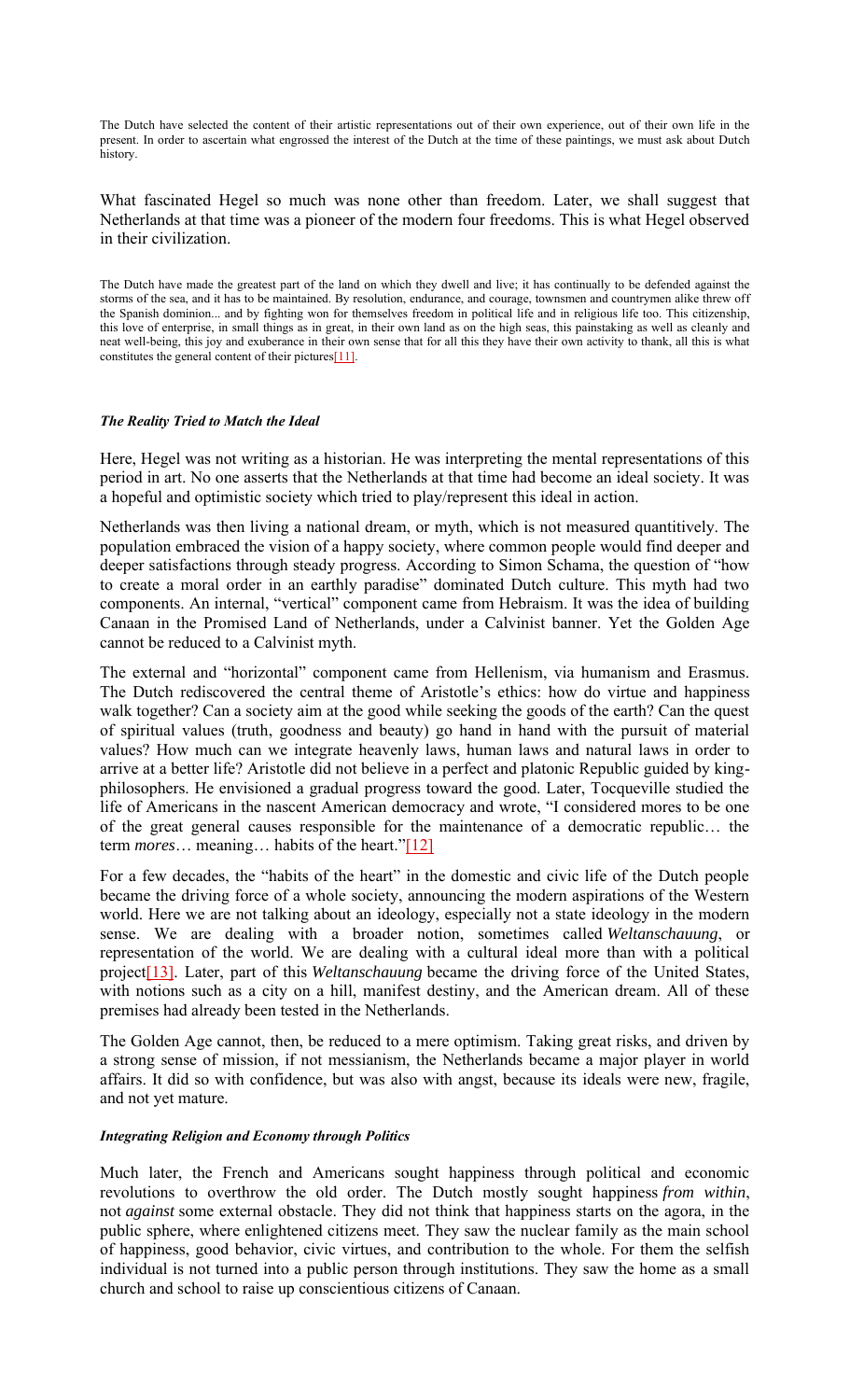The Divine Principle, taught by Reverend Sun Myung Moon (1920-2012), states that God created human beings to be good and to enjoy a complete happiness, which combines the joys of the spirit and the physical pleasures, the collective and the individual satisfactions. The core of the Dutch Golden Age is about such a quest. In *Exposition of the Divine Principle*, the chapter called the Principle of Creation can be read as a manifesto for a world of global happiness where God, human beings and the creation will rejoice. It is called the Kingdom of God on earth in the Divine Principle, and Cheon Il Guk in the speeches given by the Reverend Moon from 2000. This vision of a world of happiness is guiding the Unification movement, which he and his wife, Dr. Hak Ja Han Moon, founded in Korea. In many ways, the Dutch Republic may be seen as the first modern utopia announcing a possible universal golden age for all mankind, which we are yet to the define.

Analyzing the history of the Western civilization, the Divine Principle observes the following,

Religion and economy are integrated with our life in the society through politics. Especially in Western Europe, politics have sought to connect economic development, which has closely followed the progress of science, with the path of Christianity[14].

This was a paramount concern of the Dutch Republic. The elites knew that Calvinism alone would not bring happiness. It had to be accompanied by a political and economic project that would help all Dutch people practice Christian ideals in their social, earthly life, not in the perspective of a distant afterlife.

#### **The Dutch Collective Effervescence**

All civilizations have sought, as a paradigm but also as a real experience, a society of comprehensive happiness encompassing the spiritual, cultural, political and economic levels, not merely material wellbeing and abundance. This may explain some exceptional moments of human history. Emile Durkheim called these moments times of collective effervescence, when

Durkheim warned that collective effervescences may also take the forms of mirages or collective illusions. Totalitarian ideologies, such as Nazism and Communism, have aroused messianic expectations among the modern masses in quest of an ideal world. Dostoevsky announced that the twentieth century might see the triumph of what he called *The Possessed*[16]. What is the driving force of negative and destructive forms of collective effervescence? They are often triggered by what Baruch Spinoza (1632-1677) called the sad passions, namely fear, dread, resentment, hatred, anger, obsession.

Interestingly, Spinoza was the main Dutch thinker of the seventeenth century. Joy is central in his thought. The human being, in his philosophy, is a "being-for-joy." Spinoza uses a whole range of Latin words to describe joy. *Gaudium* expresses a form of relief, *titillatio* is a moment of physical excitement, which can also become spiritual, *hilaritas* is a more lasting excitement that uplifts our mind and body while heading for some goal, and *laetitia* is the positive joy after completing something. Its perfect, ultimate form is *beatitudo*. No other philosopher had explored joy so deeply before Spinoza. His quest of joy is a major landmark in the seventeenth century. By contrast, angst was to dominate much of Western thought in the twentieth century.

Living during the Dutch Golden Age, Spinoza stressed the centrality of joy. Is it a mere coincidence? The answer has to be balanced for two reasons. First, Spinoza was isolated in Europe in his lifetime. Second, he was never the official thinker of the Dutch Republic. He was not acclaimed in his lifetime like Rembrandt, for instance. In Amsterdam he was even ostracized and deemed to be a heretic. Moreover, some will argue that Spinoza's quest of joy is far too idealistic and mystical, compared to the quest for a gradual happiness. Yet, from another angle, Spinoza is useful to grasp some aspects of the Dutch *Weltanschauung*. He was aware of step-bystep progress toward joy, as is evidenced in this excerpt of the *Ethics*,

This higher form of life is lived with such intensity and exclusiveness that it monopolizes all minds to the more or less complete exclusion of egoism and the commonplace. At such times, the ideal tends to become one with the real, and for this reason men have the impression that the time is close when the ideal will in fact be realized and the Kingdom of God established on earth $[15]$ .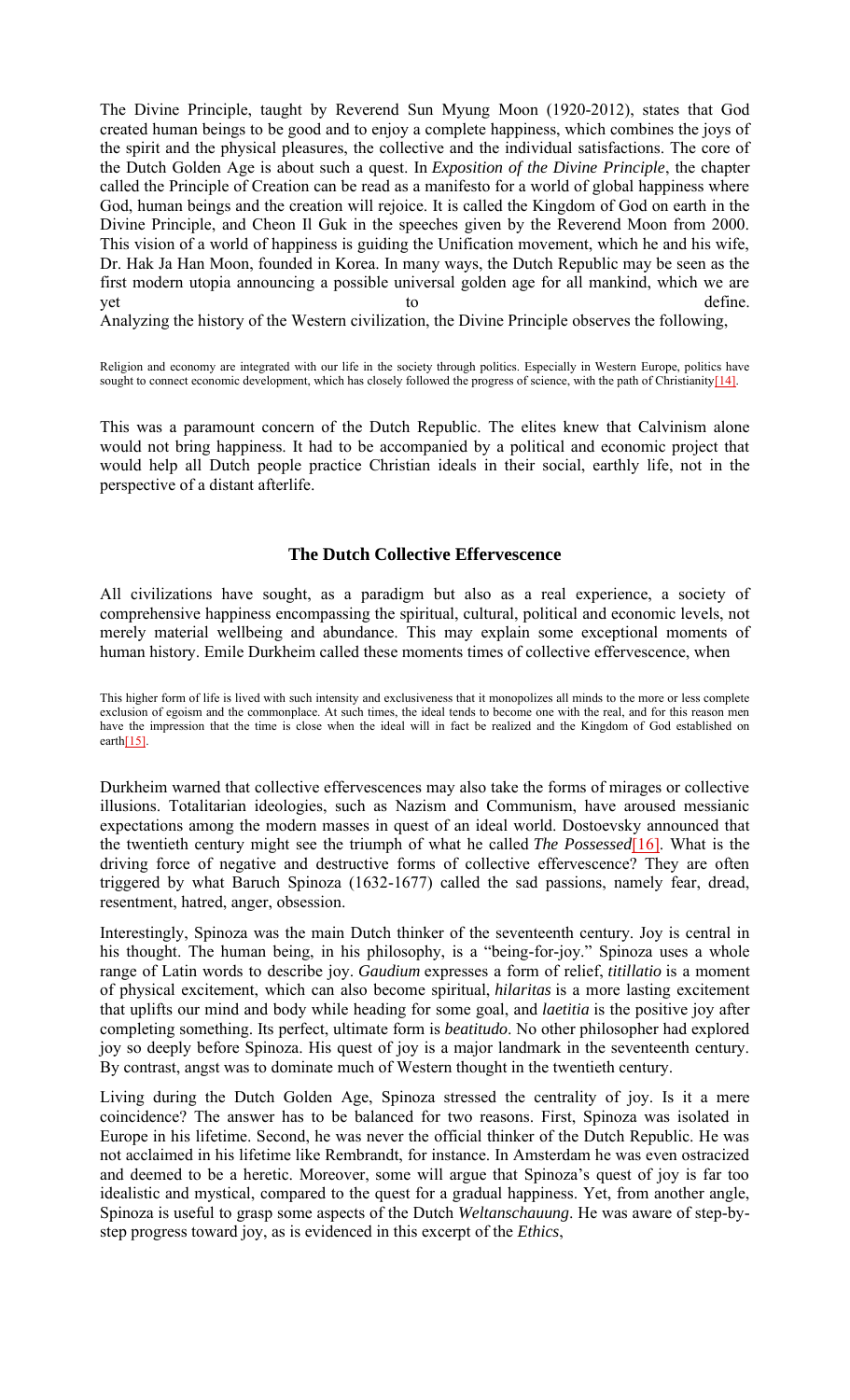The Mind can undergo great changes, and pass now to a greater, now to a lesser perfection. These passions, indeed, explain to us the affects of Joy and Sadness. By Joy, therefore, I shall understand in what follows that passion by which the Mind passes to a greater perfection. And by Sadness, that passion by which it passes to a lesser perfection. The affect of Joy which is related to the Mind and Body at once I call Pleasure or Cheerfulness, and that of Sadness, Pain or Melancholy<sup>[17]</sup>

The Dutch people were progressing toward a greater happiness in a world of trouble. Spinoza's ethics may be read as summarizing, albeit in a very idealistic way, the quintessence of their aspiration. The Dutch people believed in a steady progress toward lasting happiness, and Spinoza tried to connect this step-by-step endeavor of the earthly life to the quest for eternal joy.

In this sense, Spinoza is close to many Dutch still life painters. The purpose of a still life is to capture the perfect beauty present in a house: fruits, vegetables, but also precious items. Of course, the message conveyed can sometimes be interpreted as the theme of *vanitas*: these beauties are ephemeral and transient. Human beings should not be attached to such objects and to the sensual life. But Dutch painters, like Spinoza, may also invite us to convert our perception and to look at every single item *sub specie aeternitatis* (under the aspect of eternity).

#### *A Steady Progress toward Happiness*

In the Divine Principle, restoring the creation is the foundation for restoring human beings, who lost their dignity and were degraded. It is not wrong to love things and take care of them, provided they are offered to God and serve the community. A certain number of still life paintings suggest, in a Spinozist way, that the joys of the present moment are the first steps of an ascension toward eternal joy. When we improve our relationship to the natural world, we also grow spiritually, become more human, and ultimately more divine. The true religion does not ask us to deny the material and human realities, but to connect them with a heavenly dimension that is in our midst.

Vanity starts when we possess these items out of greed, and are then possessed by them. These objects are turned into idols. But already in the Psalms, there is an invitation to see God reflected in the splendor of landscapes, in the poetry of the daily life. Then, any object can be an icon of the divine presence. This explanation, where the infinite appears in the finite, would explain why Hegel saw the Dutch seventeenth century as so close to the realization of the ideal.

And Spinoza, in this sense, may help us grasp some aspects of the Golden Age more deeply than anyone. A noble person is able to appreciate the beauty of the real world as a glimpse, a mirror, of eternal beauty. This led Spinoza to write, "By reality and perfection, I mean the same thing."

Wittgenstein and Romain Rolland suggested that Spinoza's idea of *sub specie aeternitatis* combines aesthetics and ethics, the beautiful and the good. We may add that this concept combines epistemology, aesthetics and ethics. We are to understand the world, appreciate the world, and act in the world in a constant, prayerful relation to God, who is the Absolute, Eternal, Unchanging and Unique. Far from being a secluded, contemplative, and seraphic existence, the religious life calls for incarnation, where divine secrets are revealed to each of us, to the common man, here and now.

The Dutch seventeenth century was definitely an age of ethics, the quest for the good life. It was also an age of aesthetics, where art was life and life was art. It has been suggested that the Dutch Republic produced over 2 million paintings, i.e. as much as the Dutch population at that time. Finally, it was also an age of intellectual and scientific curiosity. There was a passion to understand what nature really is, and to use the natural light of reason given to us by God. When discussing the Reformation and Renaissance, the Divine Principle makes an observation which perfectly applies to this period:

Indeed, some modern ideologies have proposed imitations of an ideal society where ethics, arts and science seemed to converge. This was the case of both Naziism and Communism.

According to the Principle of Creation, we are created to attain perfection by fulfilling our given responsibility of our own free will, without God's direct assistance. We are then to attain oneness with God and acquire true autonomy. Therefore, it is the calling of our original nature to pursue freedom and autonomy. A person of perfect character understands the Will of God and puts it into practice through his own insight and reason, without the need to rely on revelations from God. Hence, it is only natural that we pursue reason and understanding. We also are endowed with the God-given right to master the natural world, to tame and cultivate it in order to create a pleasant living environment, by investigating the hidden laws of nature through science. Hence, we value the natural world, pursue science, and esteem the practical life<sup>[18]</sup>.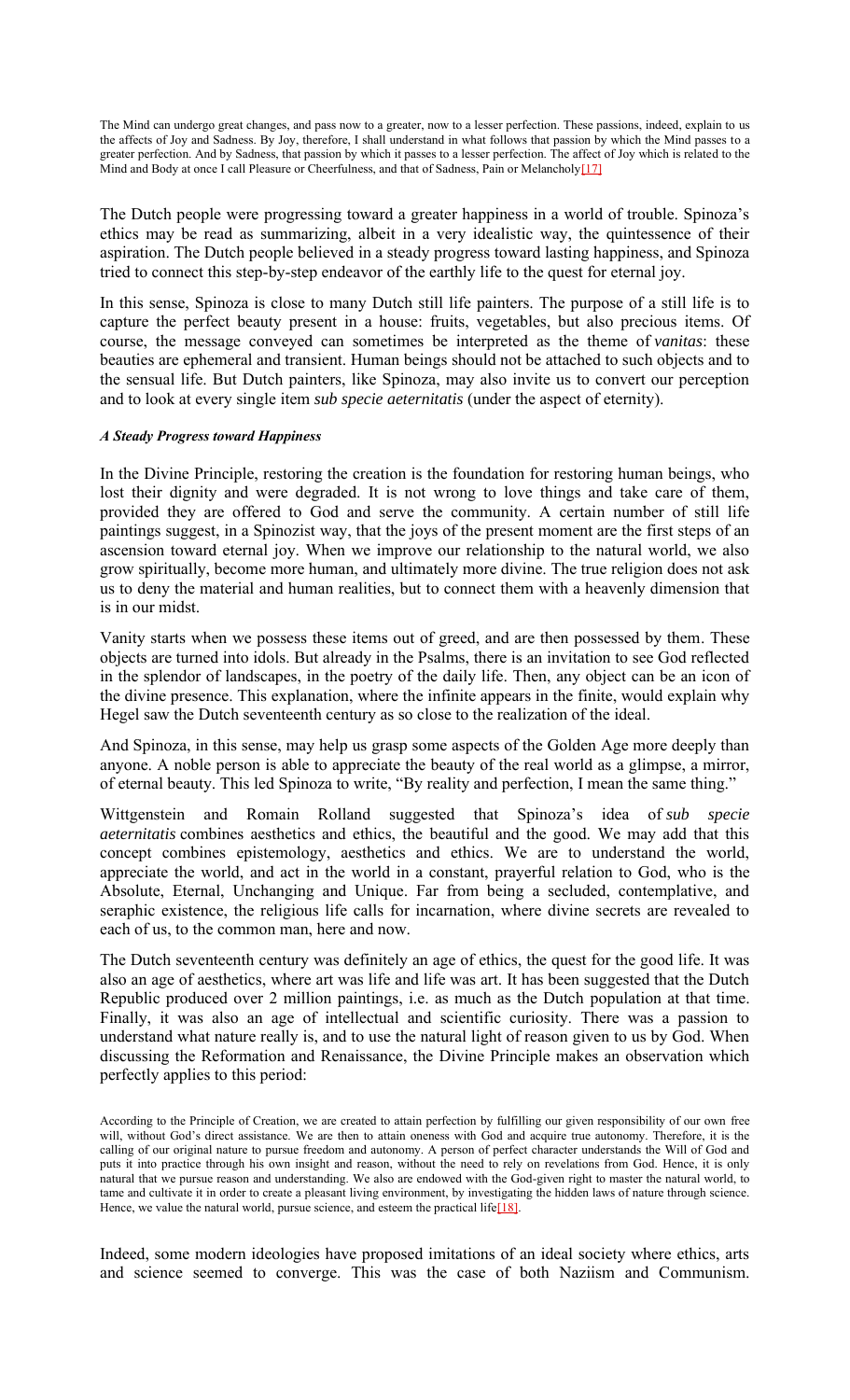Communism pretends to be scientific, promotes a Marxist-Leninist ethics and education, and advocates socialist realism in the field of arts. Having witnessed many types of evil collective effervescences in the twentieth century, we have become cautious about utopias. Moreover, a growing trend of the twenty-first century is to anticipate global disasters without, and thus seek refuge in individual happiness within rather than pursue collective dreams. We may learn from the Dutch Republic in this context. It was a society of optimism, whereas the rest of Europe remained repressive and pessimistic, and had little hope for a better world.

#### *The Dutch View of Happiness: Eudaimonia*

What made the Dutch rejoice, then? Far from pursuing a form of private *hedonism* or *ataraxy*[19], they sought the Aristotelian *eudaimonia* ("doing and living well," also translated as "human flourishing.")[20] One might also speak of a practical wisdom, combining ethics and political philosophy. This *eudaimonia*, however, has a typically modern flavor that cannot be found in Aristotle's thought, and this has to do with the growing importance of technology, urban life, and the triumph of patrician values.

In the seventeenth century, Netherlands was already highly urbanized. Machines, tools, technology were making life much easier and more convenient. The population adopted a lifestyle that announced the future utilitarianism of Jeremy Bentham and many of the trends of pragmatism. For the Dutch, the good was partly revealed by Heaven, partly discovered by human reason, and partly dictated by the best adjustment to a fluctuating reality. This is because human beings try to revere the Absolute Being while living in an imperfect society in a certain environment, and can head for the ideal gradually, through trial and error. Shying away from dogmatism, the Dutch people were empirical, advocating an optimistic "whatever works." Many decisions were taken by consensus, among well educated people who often were trained in business and management. This kind of governance had no choice but to seek "the greatest happiness of the greatest number," long before Jeremy Bentham would express it. More than a philosophy or an ideology, it was a form of wisdom that was shared by a majority of people.

*Concordia res parvæ crescunt* (small things flourish by concord)[21], the motto of the Dutch Republic, illustrated the option for pragmatism and gradualism. We may indeed speak of some peaceful cultural revolutions during the seventeenth century, but throughout the modern history of Netherlands, and even during the Batavian Revolution, small steps were preferred to giant leaps. Willem Frijhoff points out,

Ninety years after the French Revolution, the first political party founded in the Netherlands (in 1879) was even named the Anti-Revolutionary Party. Of Calvinist inspiration, it rejected the principles of the French Revolution, holding the implicit view that the Dutch were much more Christianized and polite than those barbarous French[22].

However, unlike pragmatism, the Dutch sought a constant Aristotelian balance between *arete* (virtue, or simply excellence) and *phronesis* (practical or ethical wisdom). In this atmosphere, Dutch painting attained a level of spiritual depth and sublime beauty that has no equivalent. It remains a source of amazement event today. How can we create a society of abundance, which is physically pleasant, while also investing in an exuberant creativity, where art and thinking are of paramount importance?

Simon Schama suggests that the Dutch patrician families were seeking to create the "Christian Arcadia"[23] in their beautiful interiors. In the Greek mythology, arcadia was a pastoral view of the Golden Age, an age of blissful communion between human beings in nature. For a Calvinist culture in an urban, bourgeois life in the first capitalist nation to speak of a Christian arcadia may seem odd. Yet, Simon Schama is right when he stresses that the whole purpose of life was to find happiness on earth in the frame of the domestic life. More likely, the Dutch people were seeking the happy days in Canaan.

The belief in an ideal world and in a happy society cannot remain a conceptual, ready-made model heralded by a theology or an ideology. It should look like a feasible project, through gradual reforms of human behavior. We should already observe signs of this future happiness in the here and now. We need to study the great moments of collective euphoria, where a whole nation was uplifted and managed to mobilize its material and human resources much above the average. Some societies do better than others in providing an environment where people feel that they live more valuable lives and are finally free to fulfill their aspirations, individually and collectively. This was the case in the Dutch Republic.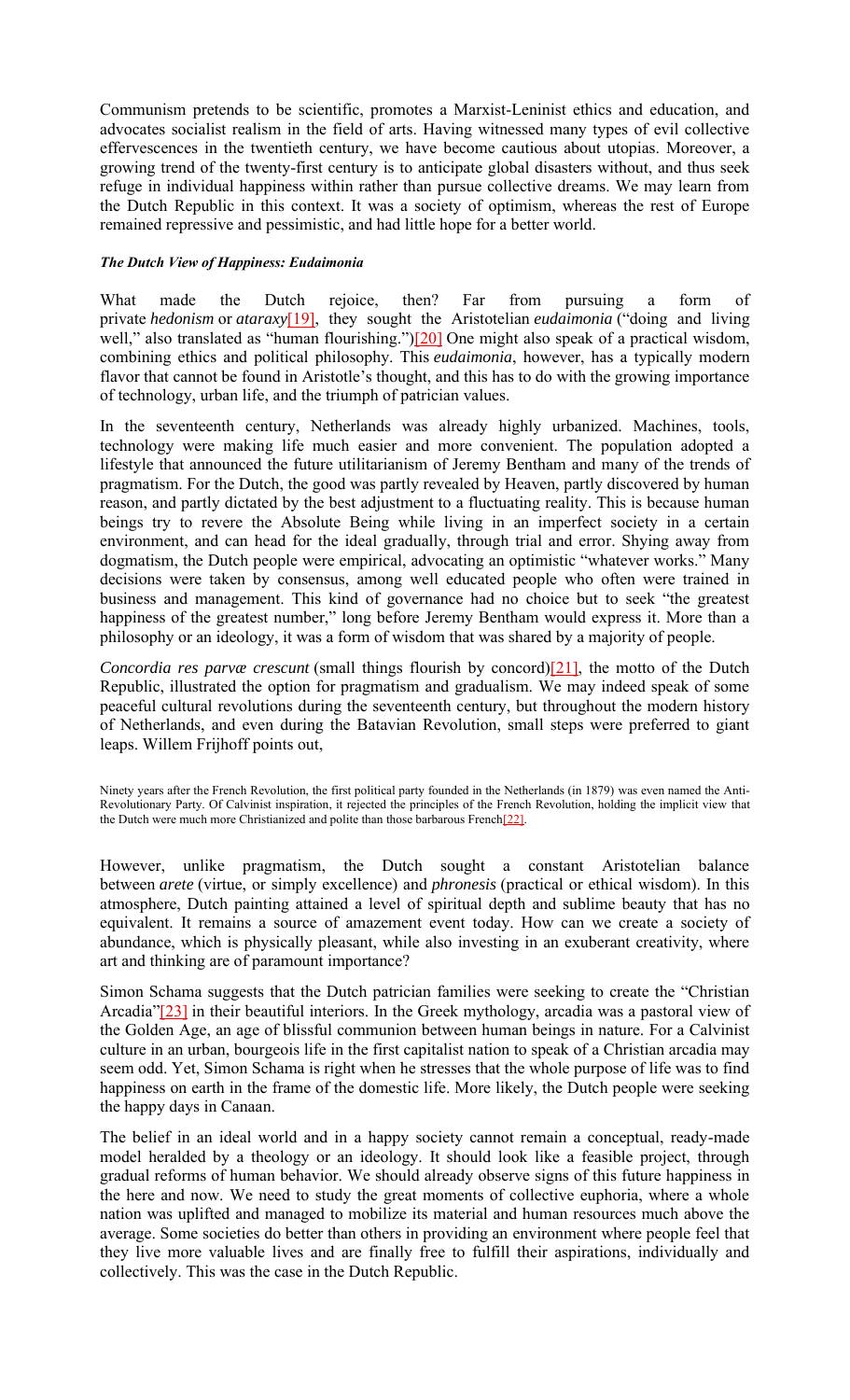### **Challenge and Response, Creative Minorities**

How can we characterize this period? First, the Dutch Republic seems to illustrate two major theories of the British historian Arnold Toynbee: the theory of *challenge and response*, and the theory of *creative minorities*. Focusing on the spiritual factors behind the rise of a civilization, Toynbee wrote,

Man achieves civilization, not as a result of superior biological endowment or geographical environment, but as a response to a challenge in a situation of special difficulty which rouses him to make a hitherto unprecedented effort[24].

The Netherlands in the seventeenth century responded to internal and external challenges. It was more than mere resilience. A small nation with limited resources and surrounded by hostile powers mobilized the best of its human capital (spirituality, education, diligence, discipline) to build a land of opportunity. Like a magnet, their model attracted the most creative minds of Europe, who sought shelter there and spread new ideas and techniques. Things impossible elsewhere were commonplace in the Netherlands. The creative minorities felt all the more inspired that an enlightened class of Patricians, mostly from Holland, managed to drive the six other provinces with a good mixture of authority and compromise, always taking great risks.

Second, the Netherlands became the first nation of the world built upon the new ideals of human freedom and human dignity advocated by the Reformation and the Renaissance. What started as a cultural movement in the sixteenth century became a national project embracing politics, the economy and the society. Meanwhile, other European nations were still resisting the transformations brought by the Renaissance and the Reformation.

We may not realize how bold was the Dutch response to challenge. Any nation facing severe challenges within and without could have chosen the path of what would later be called enlightened despotism. After all, we would perfectly admire the Golden Century if all its cultural and material achievements had been the work of a great national hero or king, of a brilliant court with official artists. But the Netherlands had no sovereign, the clergy had limited power, and the aristocrats had to step back with the rise of Patrician families. The creative freedom was thus mostly achieved through teamwork and consensus-building among people of strong character and firm beliefs, who also had a sense of compromise and negotiation because the common good was motivating them. This type of prosperity in a liberal environment was unthinkable elsewhere.

Third, by making this bold choice, the Dutch Republic became the successful forerunner of what would be called, much later, the Four Freedoms: freedom of worship and conscience, freedom of expression, freedom from fear, and freedom from want $[25]$ . By making this leap forward under great adversity, the Netherlands became a happier nation. This was represented in Dutch paintings and observed by visitors, arousing admiration as well as envy. Netherlands was the mirror of aspirations to "well doing and well being" that were still stifled everywhere.

## **Pioneering the Four Freedoms for a Happier Society**

Let us examine this aspect of the Golden Century more precisely. Much later in the 20th century, when the world had just emerged from the great depression and was facing two totalitarian threats (Naziism heralded by Germany and Communism heralded by the Soviet Union), the American President Franklin Delano Roosevelt proclaimed the future universal victory of the Four Freedoms. Incidentally, but probably more than a coincidence, Roosevelt was himself a descendant of the Dutch patricians who had migrated to America in the seventeenth century and had founded New Amsterdam, which was later to become New York. It would be interesting to study how much the Patrician values of the Dutch Golden Century lie underneath his Four Freedoms speech<sup>[26]</sup>, especially when we take into consideration Hegel's observations quoted above.

#### *Freedom from want and freedom from fear*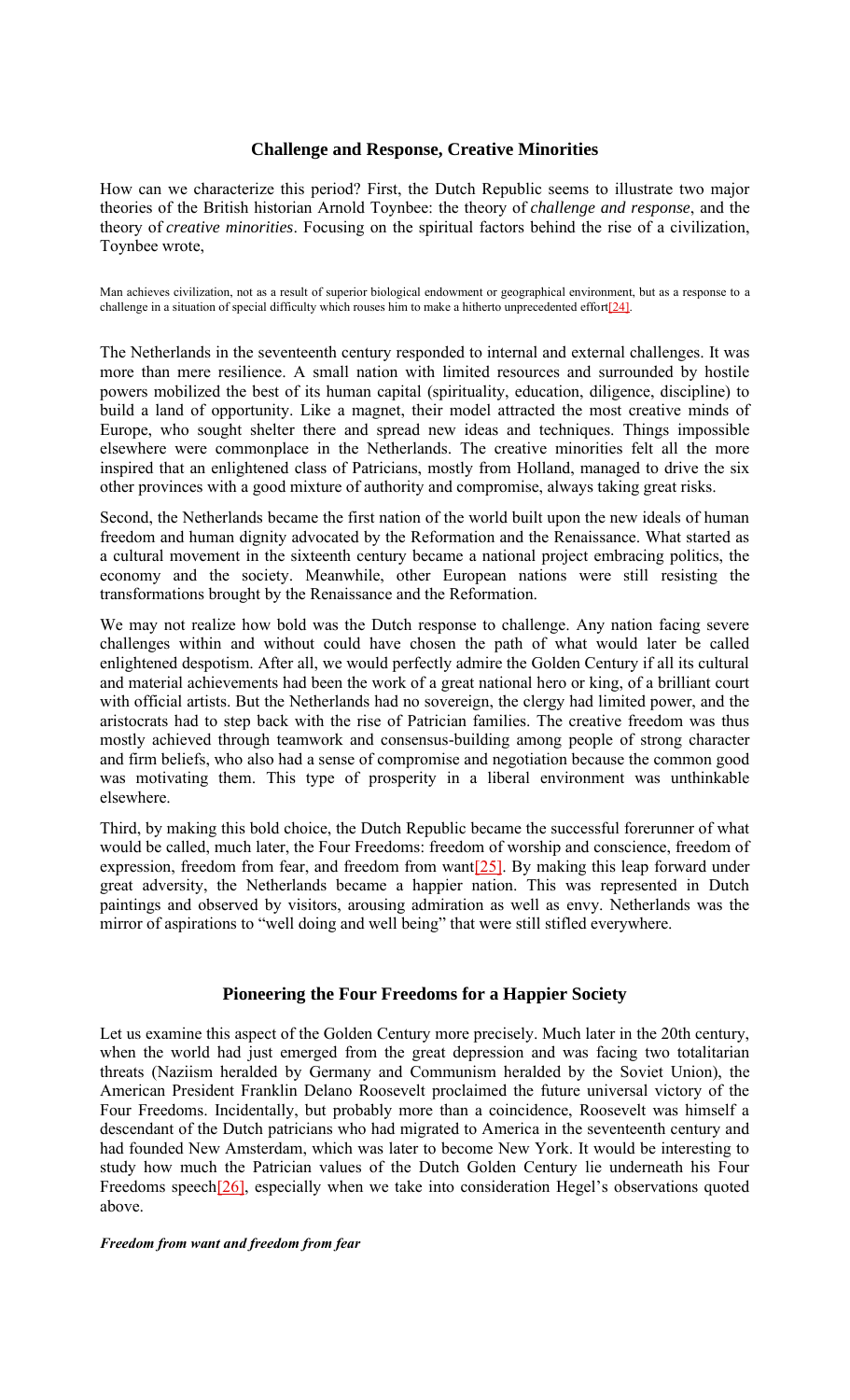The Dutch Republic was then a small nation, highly exposed to natural disasters and *surrounded* by authoritarian regimes. Yet through its system of dikes and polders it was able to expand its territory. This effort at land reclamation is unique in human history, and as a result the total area of the Netherlands today is be 20 percent larger than it was in 1300. Hence the famous proverb, "God created the universe, and the Dutch created Netherlands."

A nation once characterized by natural risks, hazards, and chronic poverty began to engineer its territory and use it as a platform for wealth and prosperity. *Freedom from want* is therefore a steady tradition of the Netherlands, more actual today than ever.

Modern Netherlands possesses a technological know-how which is useful for densely populated countries living near the ocean. Dutch engineers are often consulted by countries threatened by the submersion of the ocean. From this viewpoint, it is not anachronistic to say that, starting from the Golden Century, Netherlands has become a convincing example of the *freedom from want*, seen today as the first pillar of the notion of human security[27].

As for *freedom from fear*, throughout the seventeenth century the young republic was under constant threat from the major powers of Europe, namely Spain, France and England. It maintained its security until the 1660s, but did more than that. Its powerful navy outnumbered the fleets of France and England combined, enabling Netherlands to control the seas and establish its settlements in the Americas, in the Caribbean, in Africa, and throughout Asia. Here, we have an example of a country investing in trade rather than military expenses.

More interestingly, the Patrician families of Holland dared to develop a non-authoritarian, almost liberal regime, which became a safe haven for many refugees from the rest of Europe. There, people enjoyed more public liberties and safety than elsewhere. Observers coming to the Netherlands discovered a city life where safety, hygiene, cleanliness were exceptional. This stemmed not so much from state policy but from the efficient and decentralized organization of what we would call today local governments. Citizenship and ownership were the key components of this freedom from fear. Urban safety became a major concern for the Dutch Republic. It prompted inventors to create new technologies. While France was obsessed by great works, and its state infrastructures were mainly concerned for military security and the art of war (especially Vauban), the Dutch Republic preferred to invest in the art of a peaceful and safe society.

Let us look at the case of Jan van der Heyden (1643-1712). This Mennonite painter was a specialist of still lifes and urban landscapes. As an engineer, he also made significant contributions to firefighting technology. The point, however, is not only the technology. Some societies develop technologies but accept a certain level of fatalities and hazard; their leaders preferring to mobilize their human and material resources in pharaonic grandeur with little concern for the welfare of their citizens. Heyden was seeking to help the population enjoy a better life. Together with his brother Nicolaes, who was a hydraulic engineer, in 1672 he invented an improvement for the fire hose. He modified the manual fire engine, reorganized the volunteer fire brigade (1685) and wrote and illustrated the first firefighting manual (*Brandspuiten-boek*). A comprehen¬sive street lighting scheme for Amsterdam, designed and imple¬mented by van der Heyden, remained in operation from 1669 until 1840 and was adopted as a model by many other towns and abroad.

Another aspect of freedom from fear was the *schutterij*, the civic guard or town watch. It was a defensive military support system for the local civic authority. Its officers were wealthy citizens of the town, appointed by the city magistrates. The historian Willem Frijhoff offers his insight on this aspect of the Dutch culture,

The [Dutch] have always managed rather effectively to organize their society so as to collectively avoid major disasters, or to contain excessive violence by an advanced process of, to paraphrase Norbert Elias, civilization.

For Frijhoff, this illustrates Netherland's "precocious and exemplary role in the organization of a société police" (i.e., in the sense given to politeness by Quentin Skinner and J.G.A. Pocock).<sup>[28]</sup>

#### *Making people freer for a safer society*

Yet, the freedom from want and the freedom from fear in the Golden Century involved more than the external, technological aspects of human security. Ideally, human security means the safety *of* human beings, *by* human beings and *for* human beings. Regulations and protections are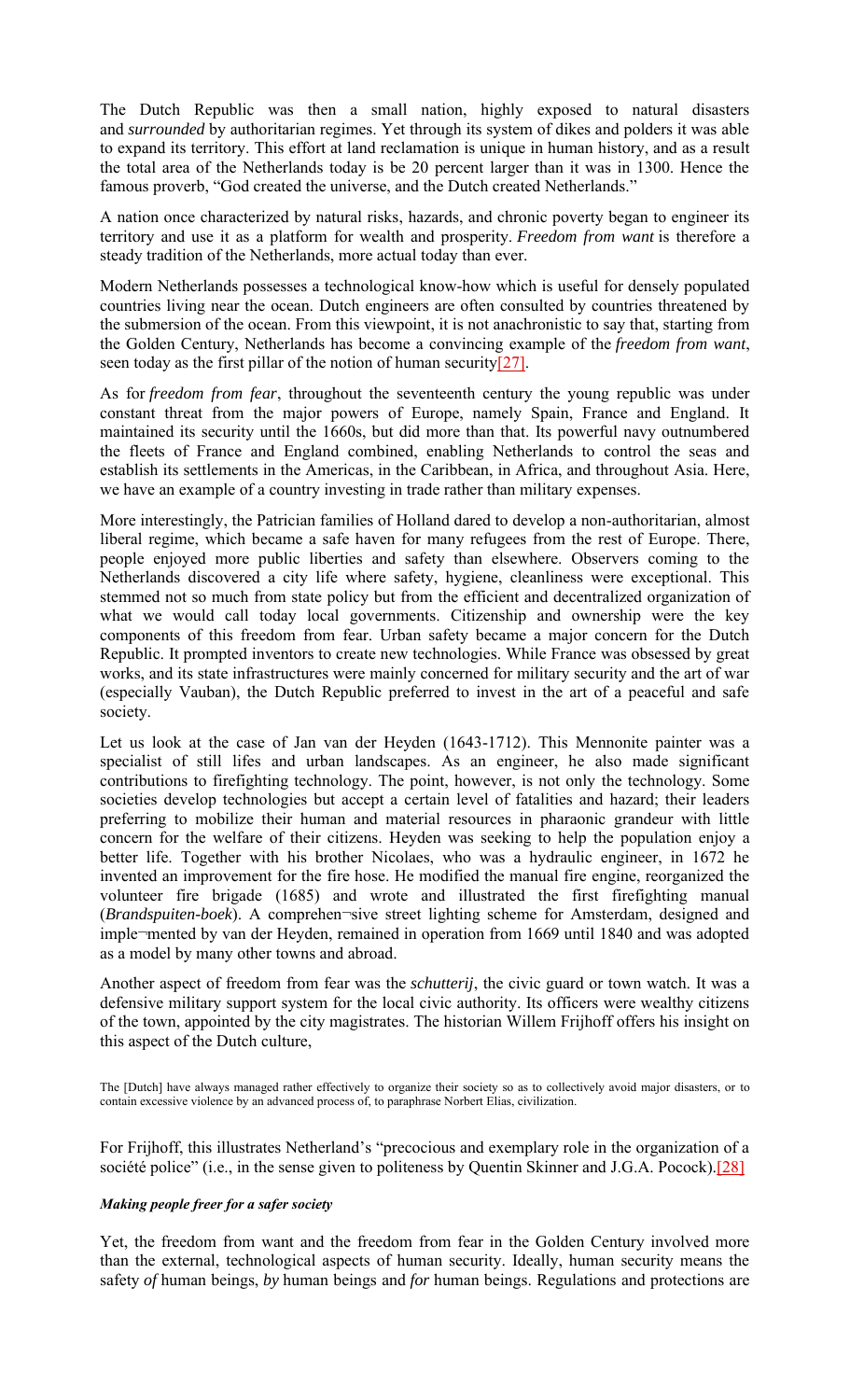important, but human security starts with free and responsible persons who follow their conscience and reap what they sow. This view of human security seems to have inspired the American artist Norman Rockwell, when he painted *Freedom from want* and *Freedom from fear* in 1943. He adopted a style of family pictures reminiscent of the Dutch seventeenth century, particularly the theme of the joyful family eating at a table, a great classic of the Dutch style.



Norman Rockwell, "Freedom from Want" (1943)

Rockwell was commissioned to illustrate the *Four Freedom Speech* of President Roosevelt. In 1943, American soldiers were dying far away from home in Europe, North Africa and the Pacific. They were fighting the Nazi and Fascist regimes which were then occupying almost all of Europe and South-East Asia. The world was in great danger. Norman Rockwell could have adopted a grandiose official style, but he did not. Others would have painted freedom from want and freedom from fear with scenes of external might and power, in order to show that America was much greater and much stronger than its foes.

Rockwell chose to represent good American people rather than heroes. In this, he was really the heir of the Dutch philosophy of painting, in which the allegory of virtue should be as down to earth as possible, thus conveying an emotion from within. In a society of *eudaimonia*, human virtue and wisdom do not appear in exceptional circumstances with heroic figures, they spring from the conscience. He painted people in their interiors, thus returning to the philosophy of human security that once inspired Netherlands surrounded by danger. Deep reasons probably prompted Rockwell to portray freedom in its civil form, associating it with the *eudemonia* of the ordinary life. He did not paint anonymous battalions in uniforms dying for freedom, but ordinary citizens living for it.

His *Freedom from fear* shows neither danger nor fear. A mother tucks her two young children in the same bed. Dad looks at them with love, a newspaper in his hand. The freedom to express love in a stable household is the major source of safety, the supreme protection against the trouble in the world. *Freedom from want* shows neither factories spewing smoke for mass production, nor bountiful harvests. Such frescoes were common in the official art of totalitarian regimes. For Rockwell, in the same vein as for the Dutch painters, true prosperity entails a spiritual rather than material wealth. He portrays grandparents serving Thanksgiving turkey for their children and grandchildren. Three generations sharing food on a special holiday, not a working day: that is how we free ourselves from the scourge of scarcity. It is a family scene where we share what we have with those whom we love.

The Netherlands promoted a Puritan and practical ethics to guarantee a good and healthy society. As suggested before, the ethics had to apply to a social and political philosophy, which concerned less citizenship than civility. It meant that the common people were in charge of their own daily security. Modern Netherlands is no longer Puritan, but it remains as safe as ever. Netherlands today is one of the most densely, most urbanized countries of the world; it is also a multicultural nation and the target of much trafficking. Yet, it remains safer than many Western nations, with low crime rates similar to Scandinavian countries, Austria and Switzerland[29].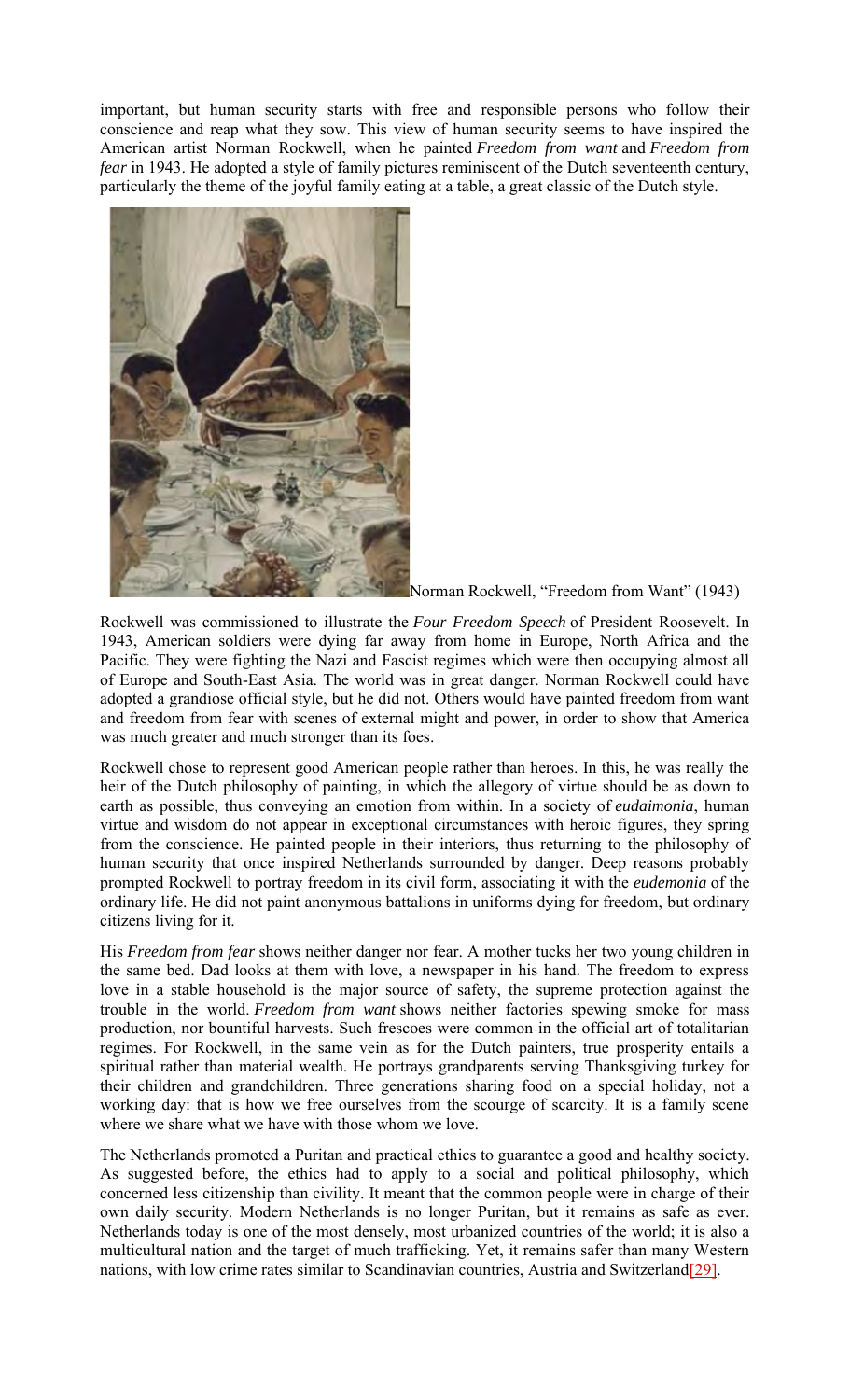The Dutch mindset remains that if you follow good principles and habits in your daily life, you may reduce risk factors considerably. As is so much illustrated in Dutch paintings of the seventeenth century, the security enjoyed during that time did not start outside, in the external world. If the *Night Watch* of Rembrandt illustrates the security with-out, outdoors, most Dutch painting of the time is about a culture of safety within, at home. This is where the good citizen starts his or her journey.

The Dutch seventeenth century did not identify happiness merely as an absence of trouble, as a freedom from fear and freedom from want. Freedom has two complementary aspects. *Freedom from* is sometimes defined as a negative liberty; in other words, the freedom from external restraint on one's actions. Liberty comes from the Latin *liber*, the emancipated person who is no longer a slave. By contrast, *freedom* of is the possession of the capacity to act upon one's free will. It is autonomy, self-rule, and is therefore a positive liberty. For political theorist Isaiah Berlin, "I am slave to no man" is the slogan of negative liberty. By contrast, "I am my own master" is the credo of positive liberty, the freedom to choose one's own pursuits in life. In its seventeenth century, the Netherlands became the successful flagbearer of two major positive freedoms: the freedom of expression and the freedom of worship.

#### *The "disposition for benevolence, confidence, justice"*

People who are liberated *from* captivity do not always know clearly what they are free *for*. Throughout the sixteenth century and until the Treaty of Westphalia in 1648, the practical implications of the Reformation and of the Renaissance met strong resistance almost everywhere. In this context of uncertainty, the Dutch Republic was not only a safer place. It was a nation where most people had the autonomy to think, to speak, to write, and to worship quite openly. As already suggested, they felt that the time was ripe to create a new political and social model grounded on human dignity.

Just like there are two ideas of freedom (negative freedom and positive freedom), there are also two ways of defining peace: the very word "peace" (derived from the Latin *pax*) simply means an absence of war or trouble, or a situation of armistice or truce between two conflicts. This negative or realistic view of peace should rather be called security. Only a lasting and perpetual state of concord can bring happiness. The Dutch Republic heralded the notion of concord through small steps in its national motto.

Human history is littered with cases where the long march towards independence and liberation is followed either by decadence (a decline of virtue and courage) or by the oppression of a new class. The Dutch Republic avoided both pitfalls. After conquering their national Canaan, the Dutch did not merely enjoy their life, but became hard working, creative and innovative, thus perfectly illustrating the famous view of peace promoted by Baruch Spinoza:

The ultimate purpose [of the state] is not to dominate or control people by fear or subject them to the authority of another. On the contrary, its aim is to free everyone from fear so that they may live in security so far as possible, that is, so that they may retain, to the highest possible degree, their natural right to live and to act without harm to themselves or to others… For peace is not mere absence of war, but is a virtue that springs from a state of mind, a disposition for benevolence, confidence, justice[30].

Actually, the various factions of the young Republic were in a constant *agon*, to speak like Huizinga. Far from being a dull and boring society of correctness where people mitigate their thoughts, it became a lively theatre of passionate debates. The talk show was permanent, disputes were the norm rather than the exception. It was a society where people agreed to disagree in the public square.

The rather smooth transition from the time of emancipation to the time of safe settlement owes much to the figure of William of Orange (the Silent). Often called the Father of the Fatherland (*Vader des Vaderlands*), he is also seen, more mystically, as the Dutch Moses. There are two reasons for this. First, he reigned exactly for 40 years (1544-1584), a number that is very significant in the biblical account of Moses' life. Second, he was seen as both a religious leader and also a statesman, who liberated his people from the Pharaoh (Philip II) and acted as the national visionary and legislator for the new nation. But it would be more appropriate to see in him a mixture of Moses and Joshua. Like Moses, he died before seeing the Promised Land, but like Joshua, he was throughout his life a man of negotiation, a federator, rather than the figure of a lonely and fearful prophet who was sometimes misunderstood by the masses.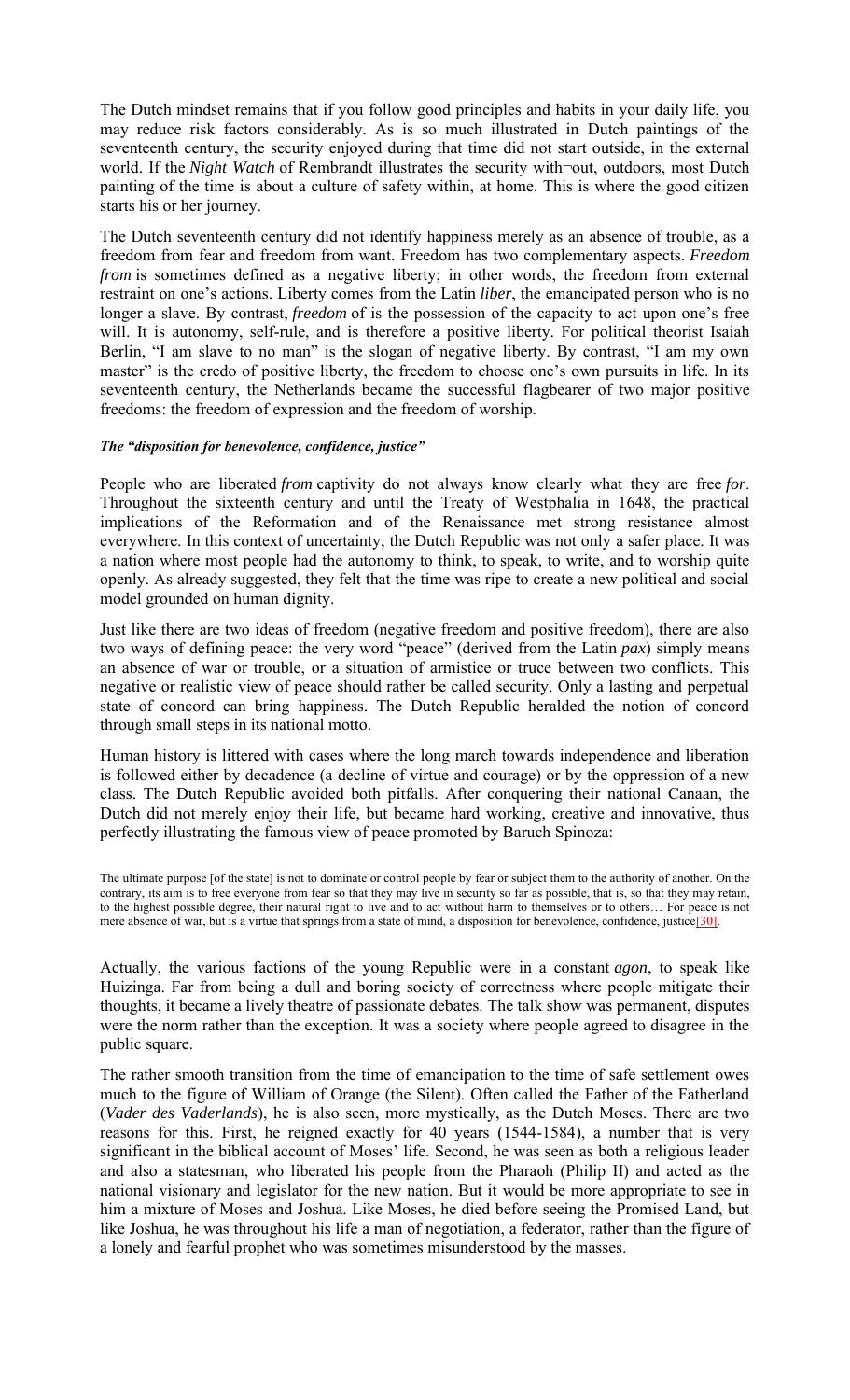We can understand why the character and destiny of William made him an icon of our modern idea of the Republican ideal. Jean Calvin was a religious leader and theologian who had tried to establish a Calvinist Republic in Geneva, but had paid little attention to humanism and the sciences. His vision was more a theocratic regime than a secular nation with universal values. William the Silent was a man of action and power. As a soldier, he originally supported Spain and Catholicism. The fate of his native Netherlands, oppressed spiritually and politically, gradually turned him into a Dutch patriot who embraced Calvinism but always remained a moderate. His tragic assassination by fire (the first political murder with a gun) added to his legend as the Moses of the Dutch Promised Land.

### **Combining Christian Hebraism and Hellenism**

A poem written by Jacob Revius in 1609 expresses the identification of Dutch people with Israel:

The Jews marched through the desert forty years In trouble, danger, and want of everything,<br>But in the end and after that sad time But in the end and after that sad time<br>Joshua led them into the Promised Land. Promised The war forced us to march through the desert for forty years; Now the Truce opens to us the Promised Land.

William the Silent did not live long enough to see the end of the sad time and welcome the happy days. The Dutch Moses was not succeeded by any specific Joshua. After entering Canaan, the energy of fighting for freedom was turned into a collective positive force to build the happy nation.

Once emancipated from servitude, human beings are free to fulfill the good desires that will inevitably guide them to joy, here on the earth in their daily life. Before the Dutch seventeenth century, most Europeans saw felicity and happiness as goods that only special people could think about: the saints going through an ascetic life, the heroes or the mighty born with privilege. But the good news spread in the Netherlands that every "common man" was free to live a happy existence by following some rules. Two modern ideas became mainstream: human beings are born to be free, and they are born to be happy.

Here a simplified view of Calvinist predestination merged with an age-old (rather pagan) belief that the Batavians were exceptional, if not chosen people. The idea of being chosen was a cultural cement among all the Dutch, Calvinist or not, in the absence of a nation-state. To be more precise, the Dutch people thought that some Manifest Destiny was at work. On the one hand, they had been given a fragile promised land. On the other hand, they became more cosmopolitan than ever. The stage of their covenant with God was to be the whole world, rather than a limited Canaan in a northern corner of Europe.

The Divine Principle suggests that the Humanism of the Renaissance was largely a revival of Hellenism, whereas Reformation was a revival of Hebraism<sup>[31]</sup>. This was apparently the vision guiding William the Silent and his followers. Theodor Dunkelgrün invites us to revise the idea that Calvinism was the ideology of the new nation. Regarding the building of Canaan in the Netherlands the model was Hebraism, understood as a culture encompassing religion and nation building. The Dutch Republic adopted many elements of Calvinism within a much broader view, which we may call Christian Hebraism<sup>[32]</sup>, and which was to become central in most Anglo-Saxon countries. And, as Dunkelgrün points out, the political model of Christian Hebraism is less the Jewish monarchy (the period of the United Kingdom) than the period of the Judges. He also quotes the cogent remark of Simon Schama,

In the Dutch Republic, the Hebraic self-image... flowed out of the pulpit and the Psalter into the theater and the print shop, diluting Calvinist fundamentalism as it did so, but strengthening its force as national culture for the very same reasons. Indeed it was just because the roots of Netherlandish Hebraism were not exclusively Calvinist, but reached back to an earlier and deeper humanist reformation, that it could exert such broad appeal… This interpenetration with profane history lent Dutch scripturalism its tremendous strength. It was used not in order to swallow up the secular world within the sacred, but rather to attribute to the vagaries of history (with which the Dutch lived, at times, very painfully) the flickering light of providential direction[33].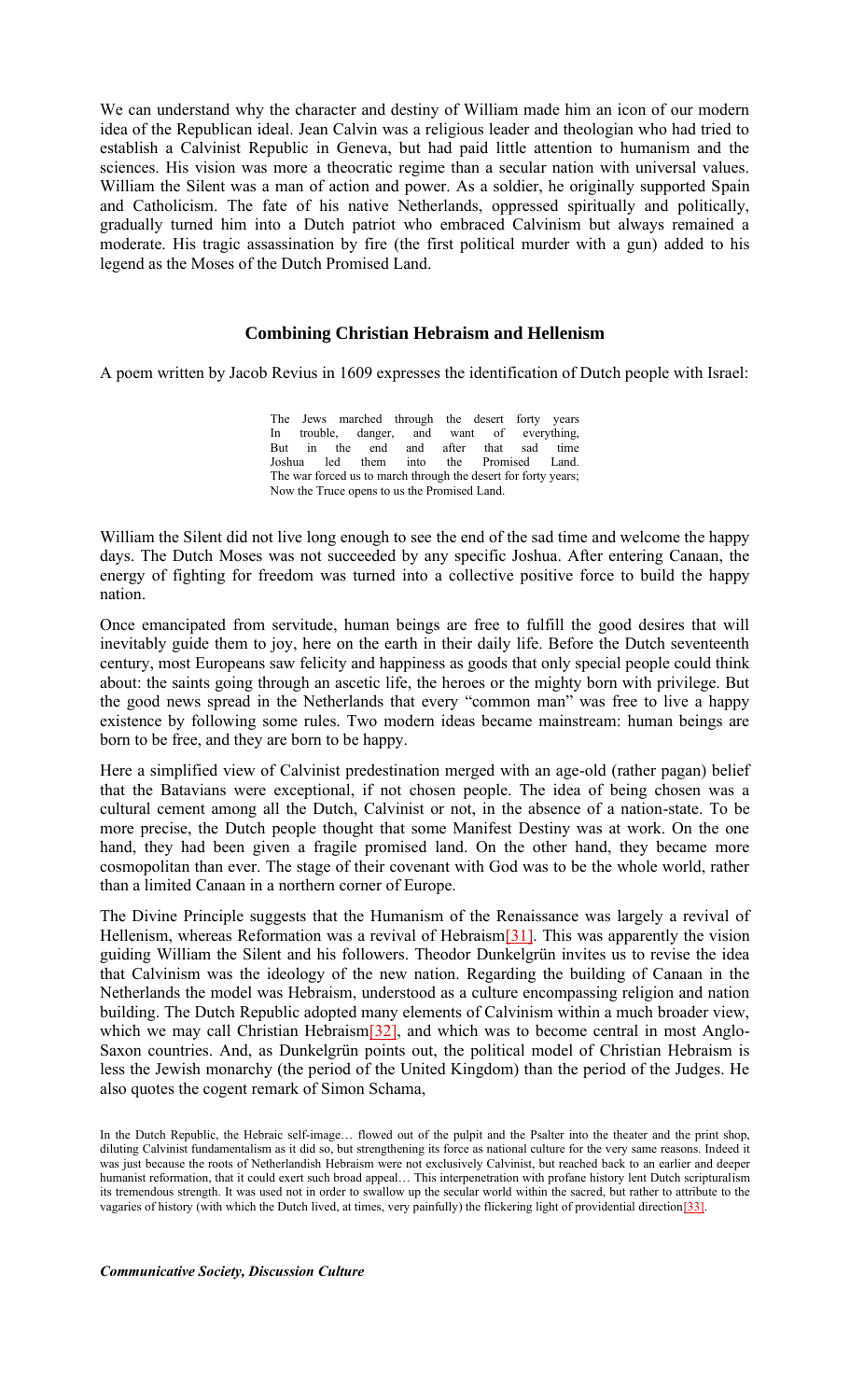William the Silent was the founder the university of Leiden, the Batavian Athens<sup>[34]</sup>. He gave two missions to the university. First, it was to provide a Protestant vision to the country which was liberating itself from Spain and Catholicism. Second, it was to serve the purpose of nationbuilding by educating the citizens in all fields of modern knowledge.

Freedom of expression in the Netherlands was remarkable in two areas: freedom of thought and freedom of printing and publishing, which are cornerstones of open societies. A climate of religious tolerance attracted many refugees, namely Jews from Portugal and later Huguenots from France. Tolerance may not be the right word for this period. The Dutch Republic tried to create bridges of communication among various and sometimes antagonistic or rival sectors of the society. It would therefore be more appropriate to see Netherlands as a melting pot, a society of "pluriformity" where different voices were free to express themselves. Willem Frijhoff says that "Dutch society, ever since its formation, has basically been a communicative society."[35] As can be seen in many paintings, it typically became a society of open windows, where the neighbors could see what you were doing and where daily existence tended to be somehow theatrical, because each household has a message to convey, a family culture to exhibit. Modern architecture in Netherlands is studied worldwide as facilitating socialization and meeting others easily. And Frijhoff adds,

Its way of arriving at decisions within a divided community is presently known as the polder model<sup>[36]</sup> of consensual communication. This corresponds largely to what my colleague Marijke Spies and I have called, in relation to the seventeenth century, a discussion culture… It is perhaps one of the most intimate secrets of the Dutch nation as a historically structured community[37].

This drive for communication is the background for the explosion of printing and publishing books throughout the seventeenth century.

The Elzevir family were booksellers, publishers and printers in the seventeenth and early eighteenth centuries, originally from Leuven (Belgium), who had moved to Amsterdam. They were famous for the high quality of their typography and the quantity of the works published in many European languages which could not be published elsewhere. Elzevir was publishing the works of the greatest writers of all Europe.

The curiosity for the world, which started to be discovered, was another strong point of the Elzevir family. Here, one detail is worth mentioning in this essay on happiness. Between 1626 and 1649, Bonaventure and Abraham Elzevir published a bestselling series titled the *Respublicae*. It was the ancestor of what would later become the modern travel guide. Each of the thirty-five volumes in the series gave information on the geography, inhabitants, economy, and history of a country in Europe, Asia, Africa, or the Near East. Of course, the common people were not able to travel. Tourism would appear much later in Europe, but the collection published by Elzevir helped people to travel in their imagination, in books. The printed word offered a new freedom to people, they could broaden the scope of their thinking and project themselves from their homes to the greater world. This is also because there was a popular readership. The level of literacy was then much higher in Netherlands than in any other European country.

What made Netherlands the laboratory of the happy nation? The Dutch themselves may not have identified any historical cause of their happiness. They apparently knew rather well where happiness starts. It starts at home, in the family. We study their family culture in order to grasp the gradual blossoming of their *eudaimonia*. They discovered that the best place for people to live happily on earth is the family, more precisely the nuclear family based on affection and bonds of heart.

#### *From negative proclivities to good habits*

In 1559, Pieter Bruegel the Elder painted his Nederlandse Spreekwoorden, the Netherlandish Proverbs<sup>[38]</sup>. In this giant painting, a crowd of people are busy doing stupid things. Just like in Aesop's fables, they are stereotypes of our bad character. The Divine Principle speaks of proclivities which "have become the fallen inclinations in all people. They are the primary characteristics of our fallen nature."[39] Bruegel wanted to illustrate how the misuse of our free will and freedom of action works to sabotage our own happiness. Bruegel's painting is in no way a Last Judgment scene where the wicked go to hell at the end of their life. It is more about average people harvesting bad luck instead of joy at the end of the day. Mocking the absurdity of our habits, the painting can also be seen as a joyful group therapy.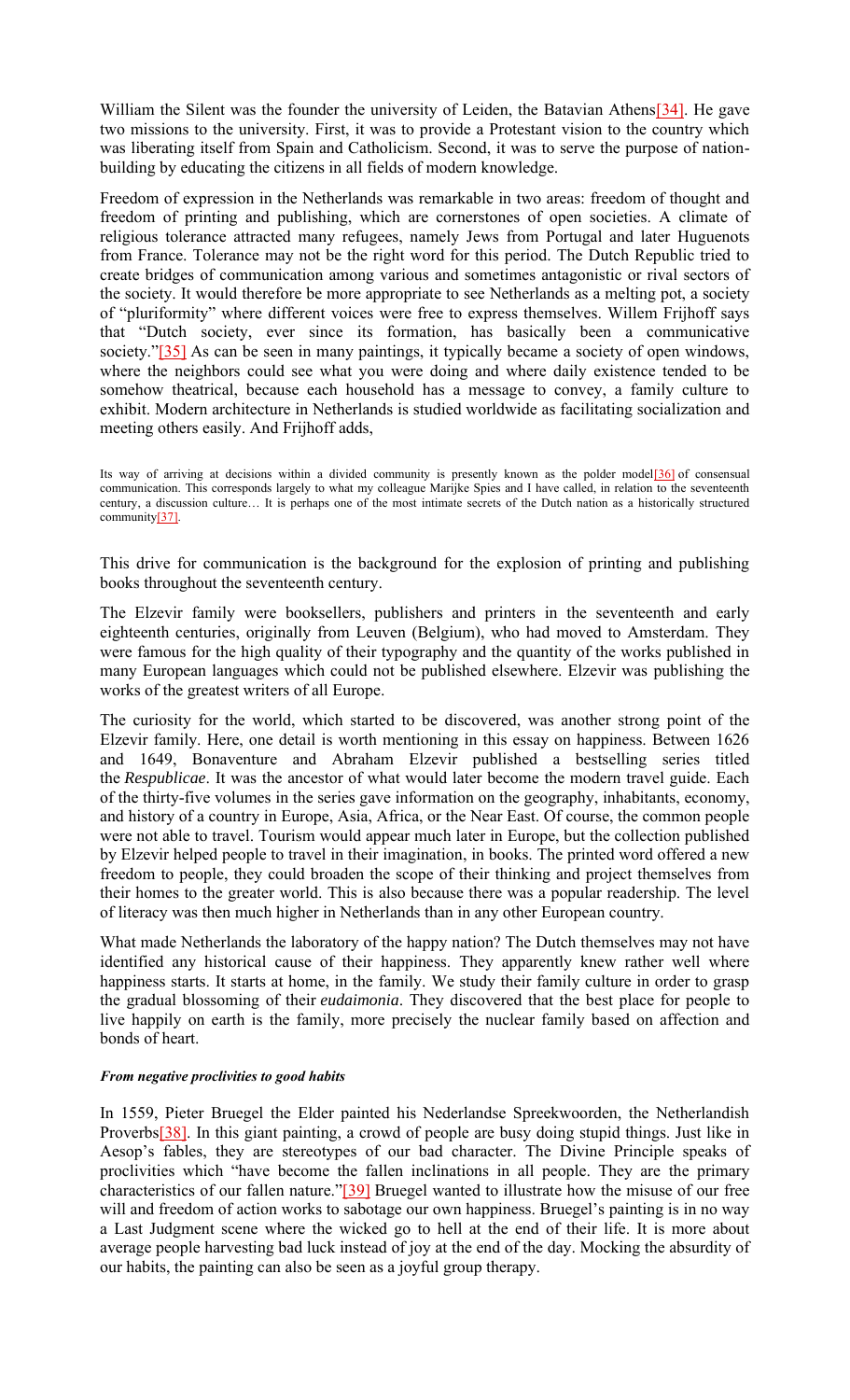No less than 112 such behaviors are shown on the picture. The implicit message is that we are not fated to act forever in the wrong way. We all could start to live differently, to make other choices instead of repeating endlessly the same mistakes inherited from our culture. The people in the painting now look all insane and ridiculous, but the picture could become completely different tomorrow if people were being told the other way of doing things. In 1559, Bruegel was painting a society which already knew that remedies existed for many illnesses. The Reformation and the Renaissance had showed that other options were possible in Europe, if the ideals of faith and of reason were properly implemented. But hope would vanish if the old world continued to stifle the quest of a better society.

#### *Netherlands, the test bed for doing well, living well*

Later on, the Puritans made the choice to leave Europe with the dream to build a new type of society in America. They hoped to revive the project of Hebraism and Hellenism, but without the burden of privileges, aristocracies, monarchies, feudalism of the old world, which always blocked human desires. New York came to symbolize the land of opportunity, where everything that is impossible elsewhere on the earth becomes possible and self-evident. It may not be a coincidence. New York was first called the New Amsterdam. Places like Harlem, Staten island, and Flushing Meadows, to mention just a few, are all reminiscent of the Netherlands. New York was first a Dutch colony, a microcosm of Dutch values in the new world. Later, the city flourished and became the test bed of every sort of innovation and the symbol of a prosperity unimaginable in other horizons. Today, it remains a unique center of study and culture, of political power, of prosperity and of entertainment, with no equivalent elsewhere. Who knows? Part of the Dutch dream may be more alive in New York than we usually think.

Long before the triumph of New York, the Dutch Republic had showed that a new world was possible in Europe, a world with new proverbs, where human desires would not be frustrated because of foolish habits of the past. The promises of modern times could start to be implemented at a national level, i.e. in a human community having a sovereignty, a people and a territory. Netherlands determined to be that kind of Canaan, the test bed for human advancement.

According to the Divine Principle, human progress takes place both on the spiritual level, by overcoming internal ignorance through the development of religion, and on the physical level, by overcoming external ignorance through the development of science. Baudelaire rebuked a purely external progress:

The only true progress (i.e. the moral progress) takes place in the individual and by the individual himself… My theory of the civilization: it is not in gas, steam, or séance tables. It is in the reduction of the traces of original sin[40].

In 1559, Bruegel had portrayed a society where misfortune reigns, a society which is officially Christian but where the traces of original sin have not been really reduced and where the internal and external environments block human happiness. Medieval society had tried to realize a synthesis of Christian theology and Aristotelian thought, yet ignoring the calls for a better life, it had fallen into scholasticism, dogmatism, even obscurantism. The Reformation and the Renaissance had brought new hope, but the old proclivities were hard to leave behind. Therefore, the coming of happy days was again postponed. The Bible mentions the happy days twice,

Do you want to enjoy life? Do you want to have many *happy days*? Then avoid saying anything hurtful, and never let a lie come out of your mouth. Stop doing anything evil, and do good. Look for peace, and do all you can to help people live peacefully. Psalms 34.12-14

If you want to enjoy life and see many *happy days*, keep your tongue from speaking evil and your lips from telling lies. (1 Peter 3.10)

As can be seen, even the Biblical proverbs about happiness tend to be expressed negatively, as if human beings should always be told about the don'ts and are not easily motivated to do good things.

## **Desacralizing Marriage, Demythologizing Love, Sanctifying the Couple**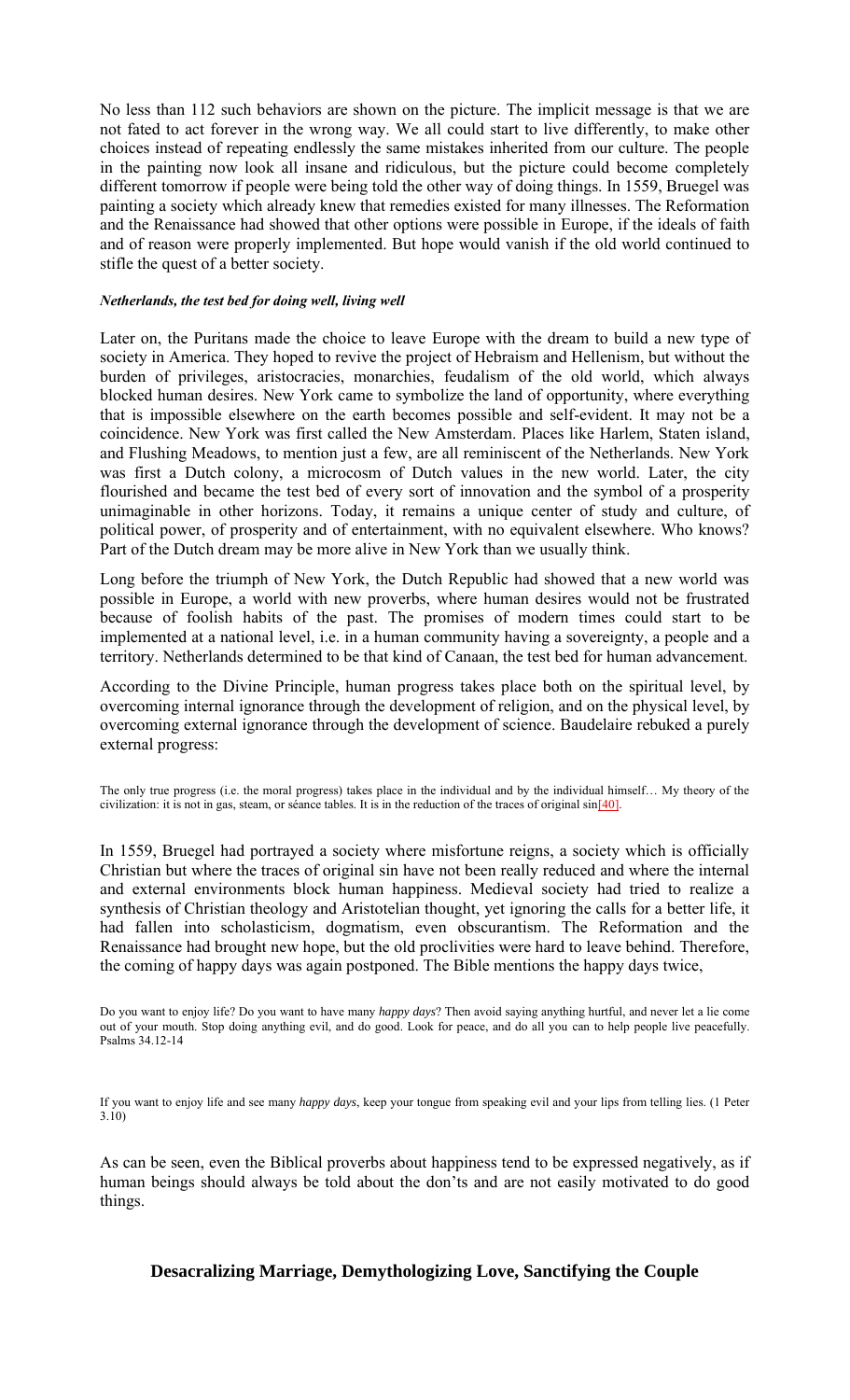We have already suggested that Dutch society believed in the possibility of progressing internally through *arete* (virtue) and through *phronesis* (practical wisdom). A key element of this *eudaimonia* was marriage. Western civilization had not managed to overcome the conflict between the Christian doctrine of marriage and the humanistic view of sexuality. The sacrament of marriage was central in Catholicism, but in practice the theology of marriage coexisted with pagan rituals. The Renaissance brought Greek mythology back into the culture. All the cupids, the charming Venuses and the sensual representations of the human body were back. Love was represented more as idolatry and passion than as a Christian virtue.

What was the Dutch way? Happy couples became an important motif of genre painting. Gradually, the couple in love, painted informally and not in a hieratic manner, became central in paintings, apparently completely desacralized and demythologized. Eriko Taira speaks of a major change in marriage portraiture. Before the seventeenth century, most painters "still emphasized the pictorial formality of the sitters reflecting the ideals of a feudal society in a medieval flavor and full of symbolism associated with Christian obligations. Dutch marriage portraits in the seventeenth century showed informal expression of sitters and settings emphasizing a secular aspect of marriage life." $[41]$ 

In the early seventeenth century, scenes of marriage still put the church at the center of the painting, giving legitimacy to the couple. Then, the church is just in the back and finally disappears completely. It may be seen as a modern desacralization and secularization of unions, but more research suggests another view. When the home becomes a small church, when biblical verses are written on the tiles of the kitchen and other rooms, and with the biblicisation of the daily life, especially of the domestic life, the church as an institution loses its importance. The main raison d'être of marriage then becomes the sincere love, affection, sharing between husband and wife, rather than the blessing of a priest.

While acknowledging that marriage was "a good and holy ordinance of God," Calvin said, "so also are agriculture, architecture, shoemaking, hair-cutting legitimate ordinances of God, but they are not sacraments." John Witte summarizes the Calvinist view of the good marriage:

God participates in the maintenance of the covenant of marriage not only through the one-time actions of his human agents, but also through the continuous revelation of His natural or moral law. The covenant of marriage, Calvin argued, is grounded "in the order of creation, in the order and law of nature." By nature, the man and the woman enjoy a "common dignity before God" and a common function of "completing" the life and love of the other<sup>[42]</sup>.

Calvin emphasized the order and law of nature in the daily life. But what about the poetry, the romance and the carnal aspects of marriage? They were present, but most Dutch poets and artists dismissed the Greek mythology, in contrast to the French art of the same period. In the field of poetry and literature, Dutch culture favored epithalamia, wedding songs, with a Protestant perspective. Epithalamia were popular in certain regions of Europe during wedding celebrations. They were designed to prepare the newlywed for their first night and the beginning of marital life. Dutch pastors decided to use epithalamia in a biblical way. In an insightful essay $[43]$  on this practice, Jungyoon Yang observes,

There are two prime characteristics of the epithalamia. First, the main poetic strands were taken from biblical episodes, so were very similar to what a preacher would have said at a wedding. These replaced the mythological and classical allusions employed by learned poets in their classical Latin encomia for powerful ruling families and monarchs on such occasions. A political message was largely absent from seventeenth-century Dutch epithalamia for the mercantile elite, the purpose of which was solely to commemorate a single, special day in the lives of the newlyweds, with content that was focused exclusively on the private circumstances of the families, friends and social circles to which the couple belonged.

The Old Testament figures of Tobias and Sarah going to bed for their first night together[44] were often used in the Dutch epithalamia and painting. They were the holy models of conjugal love to be imitated. Here again, we witness that core values of the Dutch Republic transcended Calvinism in the narrow sense and belonged to a much broader Christian Hebraism, which the Divine Principle calls the Abel-type view of life. Jungyoon Yang continues,

The main concern of seventeenth-century Dutch religious epithal-amists was to instruct the bridal couple that Christ is the only sponsor of a chaste Christian marriage, and that the couple must offer up a preparatory prayer before consummating their union. The arousal of inner, more refined feelings about the wedding night in the context of prayer and meditation on biblical precepts was the important point… and the scene of the prayers before the nuptial bed is thus a symbolic and essential rite for the bridal couple. Reciting frivolous or voluptuous epithalamic verses before the couple retired to their nuptial chamber would therefore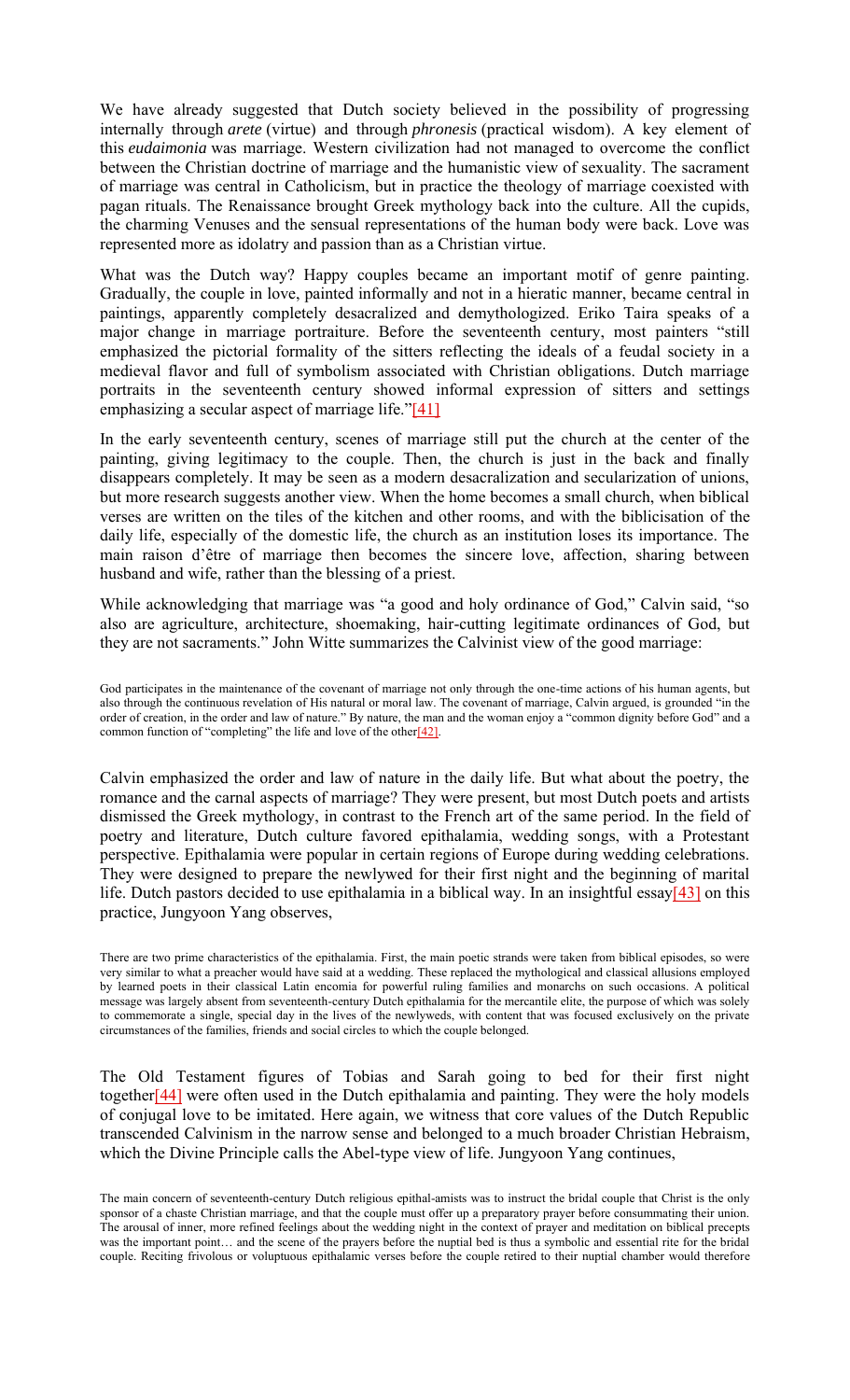have been considered utterly inappropriate due to their filthy language and slyly lewd allusions.

The paintings of couples throughout the Dutch seventeenth century convey another message, that of lifelong commitment and faithful companionship of the spouses. The Swedish theologian Anders Nygren (1890-1978) discussed the difference between *agape* (the unconditional love of God) and *eros* (the more self-centered love, especially sexual)[45]. Just like Martin Luther, he tended to dismiss the idea that caritas could mediate between the lofty *agape* and the earthly *eros*.

Unificationism would rather talk about *philia* to describe the interplay between God's absolute love and human love, including sexual love. The Unificationist theology of the family insists that God's love is absolute, eternal, unchanging and unique. But it is expressed divisionally and relatively throughout the human life as we experience the Four Realms of Heart, namely children's love, sibling's love, conjugal love and parental love. In Unificationism, the spiritual life is essentially the family life, and the family life is the spiritual life. Salvation is not achieved individually, but as a family unit. Each form of love is reciprocal and combines the whole purpose and the individual purpose. It is within this structure that the sexual love between husband and wife reveals all its meaning and value. Somehow, these notions already surfaced in the Dutch paintings of family life of the seventeenth century.

More than the blissful day of the wedding, what made marriage truly happy, blessed and Christian was the daily presence of God in the couple. In early seventeenth century paintings, symbols of good luck and fortune still surround newlywed couples, as if marriage needed to involve magic talismans. Later paintings represent the couple at home, several years after marriage, in all simplicity, with no symbols. Their complicity, their bond of love, is what creates the magic. The enchantment comes from within.

Friedrich Nietzsche saw marriage as a long conversation, [46] and said, "When marrying you should ask yourself this question: do you believe you are going to enjoy talking with this woman into your old age? Everything else in a marriage is transitory, but most of the time that you're together will be devoted to conversation."

This art of conversation seems to be the central topic in many painting of married couples throughout the Dutch Golden Age. Initially, Dutch painters would rather represent the nascent love in the young couple at the outset of the married life. But gradually another motif surfaced, that of lasting companionship, illustrating André Maurois' observation that "a happy marriage is a long conversation which always seems too short."

Why did all these values suddenly become central in the art and culture? Indeed, there is an economic reason. Many wealthy Patrician households valued their successful lives. They were living in nice interiors and could afford being portrayed by the best artists of their time, who were often also well married and part of this bourgeois class. But more deeply, the new class of merchants believed that the value of human beings is not determined by their birth and lineage (aristocracy), or by their belonging to the clergy or the army. The core of Patrician values was that human beings become great through character education and by living a good and successful life, the center of which is the family. Eriko Taira, commenting a painting of Frans Hals, suggests that it "expresses the affectionate pleasure of married companionship, which has never been celebrated or cherished by any other European country at the time."[47]

The same holds true for many other artworks of the time. The triumph of Patrician values was connected to urban life. In 1650, 31.7 percent of the population of the Dutch Republic lived in cities, compared to 20.8 percent in Spanish Netherlands, 16.6 percent in Portugal and 14 percent in Italy. In 1675, the urban population density of Holland alone was 61 percent, and that of the rest of the Dutch Republic was 27 percent. This brought a major change in the family system. The number of extended families decreased, while the nuclear family became the norm in cities. A typical Dutch family became smaller and more private. This is exactly what the painters liked to represent the most, the value of family life. Eriko Taira comments,

The relationship between husbands and wives and between parents and children became more intimate and warmer; the family spent more time together at home and enjoyed many family activities and celebrations. The ideal of the good family was understood as a miniature of the ideal commonwealth.<sup>[48]</sup>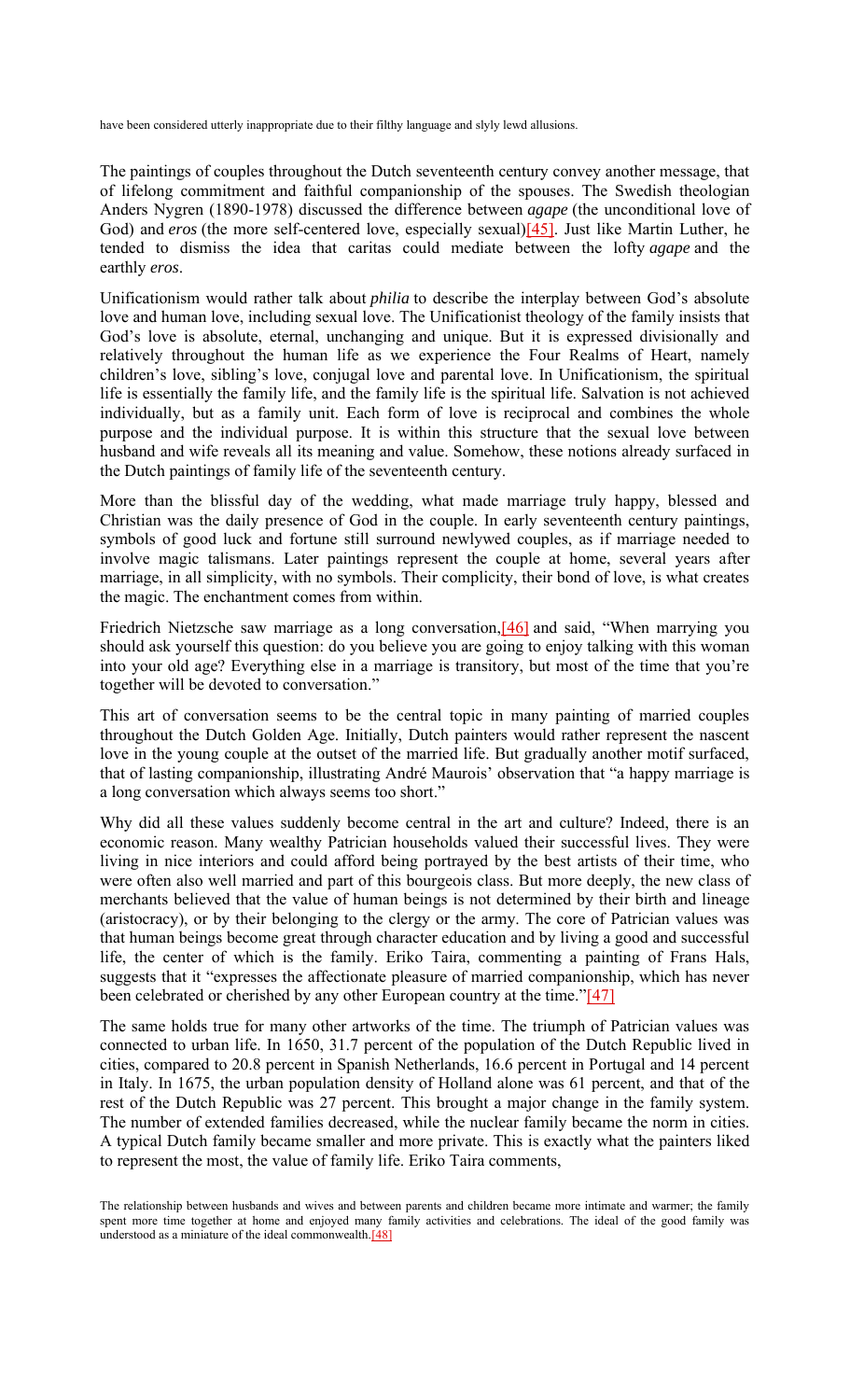Regarding the portrait of Abraham Casteleyn and Margaretha van Bancken, by Jan de Bray, she notices:

The couple who are soberly dressed are shown sitting in relaxed poses on a terrace in a domestic environment. It seems they are not interested in showing off their wealth or prosperity, but they seem to celebrate their pure marital companionship. Casteleyn seems to be interrupted at his work by his wife, but she seems to be welcomed by him. Their hands are joined as a symbol of marital fidelity, and she is smiling at her husband who seems to be casually greeting the viewer to introduce his wife as his companion.[49]

Some may object that these family scenes remain typical of a patriarchal order, where women are mostly portrayed at home and in domestic tasks. Yet we should acknowledge that an amazing progress had been achieved in the female condition.



Jan de Bray, Abraham Casteleyn and his wife Margarieta van Bancken (1663)

First, the desacralization of marriage meant that motherhood stopped being monopolized by Virgin Mary as a Madonna. This meant that motherhood was no longer a theological and mystical motif but concerned all common women. Dutch culture highly valued and represented in its paintings the dignified role of the mother in child-rearing. Whereas the hiring of wet-nurses had become widespread among the European elites and artisans since the Middle Ages, there was common discourse among pastors and physicians saying that breast-feeding was both holy and healthy. It was good for the body of the child but also for the building of its character. It was believed that mother's milk was safer and also contributed to a stronger attachment between mother and child, which conveyed the mother's morals to the child. This is confirmed by modern theories on attachment.

Second, women were often portrayed working diligently in their home. Painting women at work showed a greater respect for them than the abundant production of nudes elsewhere in Europe, which reduced women to their seductive and somehow frivolous role, albeit with much glamorous mythology around them.

Third, many portraits show Dutch couples working together, running the business as real companions. It conveys the message that true prosperity is achieved through the cooperation of spouses.

Fourth, we have asserted that the home was often seen as a small church and also as the miniature of the commonwealth. In other words, the house became the center of the life in Canaan, where God was attended mostly at home and through raising good children. Implicit was the view that the priesthood was no longer a male affair but the common duty of the couple. Wayne Franits, a leading American scholar on Dutch studies, observes:

It is imagined that seventeenth century Dutch households at meal times were like little churches. At the table parents taught children how to pray in the most appropriate language and manner, and this practice also would contain scripture readings,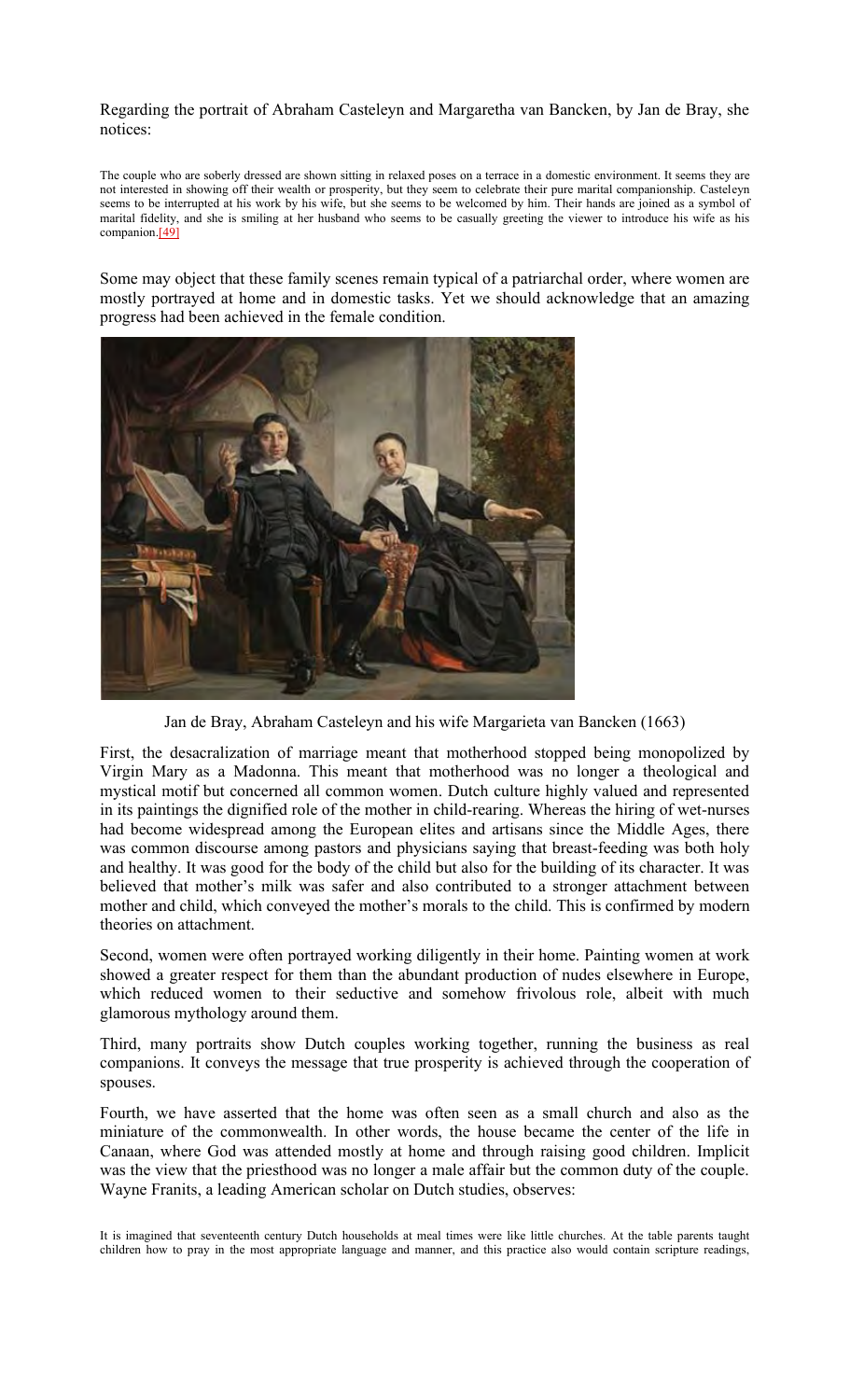theological instruction and edifying discussion.

One issue which is constantly addressed in family literature of the sixteenth and seventeenth centuries is the need to educate children, both spiritually and morally. All the authors… believed that the purpose of child-bearing was to create pious and virtuous adults. Those adults would then serve God and society, preserving the stability of the latter by establishing their own families.[50]

By considering their family as a small church, as well as a school of civic virtue, the Dutch showed a profound sense of ownership for the management of Canaan and the transition from the sad time of emancipation to the happy days of living free in their homeland. Their strong family values would protect them from the surrounding Pharaohs.

Reverend and Mrs. Moon kept teaching their followers that the purpose of Unificationism is not to establish a new religion, with its distinct beliefs, rituals, and organizations. Unificationism, they repeated, is not an end in itself, but a means to build Cheon Il Guk, the nation of universal peace and unity, or one human family under God. The purpose of Unificationism is to build heavenly nations which attend the Creator. Unificationists are to see themselves as the Holy Community of Heavenly Parent, working jointly with all sectors of society. The cornerstone of Cheon Il Guk is the ideal family where the four realms of heart and the three great kingships[51] are established. In the late seventies, Reverend Moon launched the worldwide movement of "home-church,"[52] where every young Unificationist couple was to reach out to 360 homes in the vicinity. The goal was not to convert people to a new religion, but to transform modern urban life, which has become so secularized, so that people may feel God at home and in their daily surroundings, and when meeting the neighbors in a safe environment. In later stages, the term home-church was changed to "tribal messiahship," seen as the grassroots activity to establish Cheon Il Guk. Moreover, Rev. and Mrs. Moon kept teaching that the family should be a "school of love," preparing people to become citizens and patriots who "live for the sake of others." They stressed that everyone should train to become a good teacher or guide, a good parent with the ability to love unconditionally, and a good owner or master, cultivating professional and financial abilities to create a prosper environment.

In many ways, the vision which guided the Dutch Republic is worth studying and remains a model for this global task. As we have seen, the Dutch saw both their homeland and the world as a stage of their culture, a culture which embraced spirituality, politics and economy in one undertaking.

## **Lessons from the Golden Age: Sketching a Happy Eschatology**

The Dutch Golden Age remains fascinating. The Dutch dream was in full bloom in the 1620s, four hundred years ago. It can be revived without any nostalgia. We want to conclude this essay by stressing that many promises of this era are more actual than ever. Today, we should revive the message of hope of the Dutch Republic, about the possibility of building gradually a society of happiness. Living with good proverbs, guided by the right vision and the right desires, people may create a commonwealth through concord and small steps. It will be based on common values, common governance, and common prosperity.

Modern Netherlands still ranks among the happiest nations. The Dutch population is only 17 million people, but Rotterdam remains the biggest harbor of the whole Western world. Amsterdam Schipol is the third airport in Europe, behind London's Heathrow and Paris's Charles de Gaulle, but ahead Frankfurt, Madrid and Rome. The Netherlands remains number one for building dikes and selling flowers. What a beautiful symbol! The Dutch Canaan is a land of canals and flowers, a hostile land transformed in a garden, importing and selling flowers from throughout the world[53]. Amsterdam remains the best place to buy the spices that make our meals tastier. The quality of life in Netherlands, the splendor of its museums, and the energy of its multinational companies make it an attractive nation. Netherlands occupies the North of the "Blue Banana"[54] that runs from London to Milan, going through Amsterdam, Brussels, Cologne, Strasbourg, Basel, Geneva and the North of Italy. Along the Rhine river, Patrician values have built a steady model of good education, balanced governance, lasting prosperity. If this is the backbone of Europe, then Netherlands, Belgium and Luxemburg are the cervical vertebrae of this area. In a world of perpetual change and uncertainty, of chaos and confusion,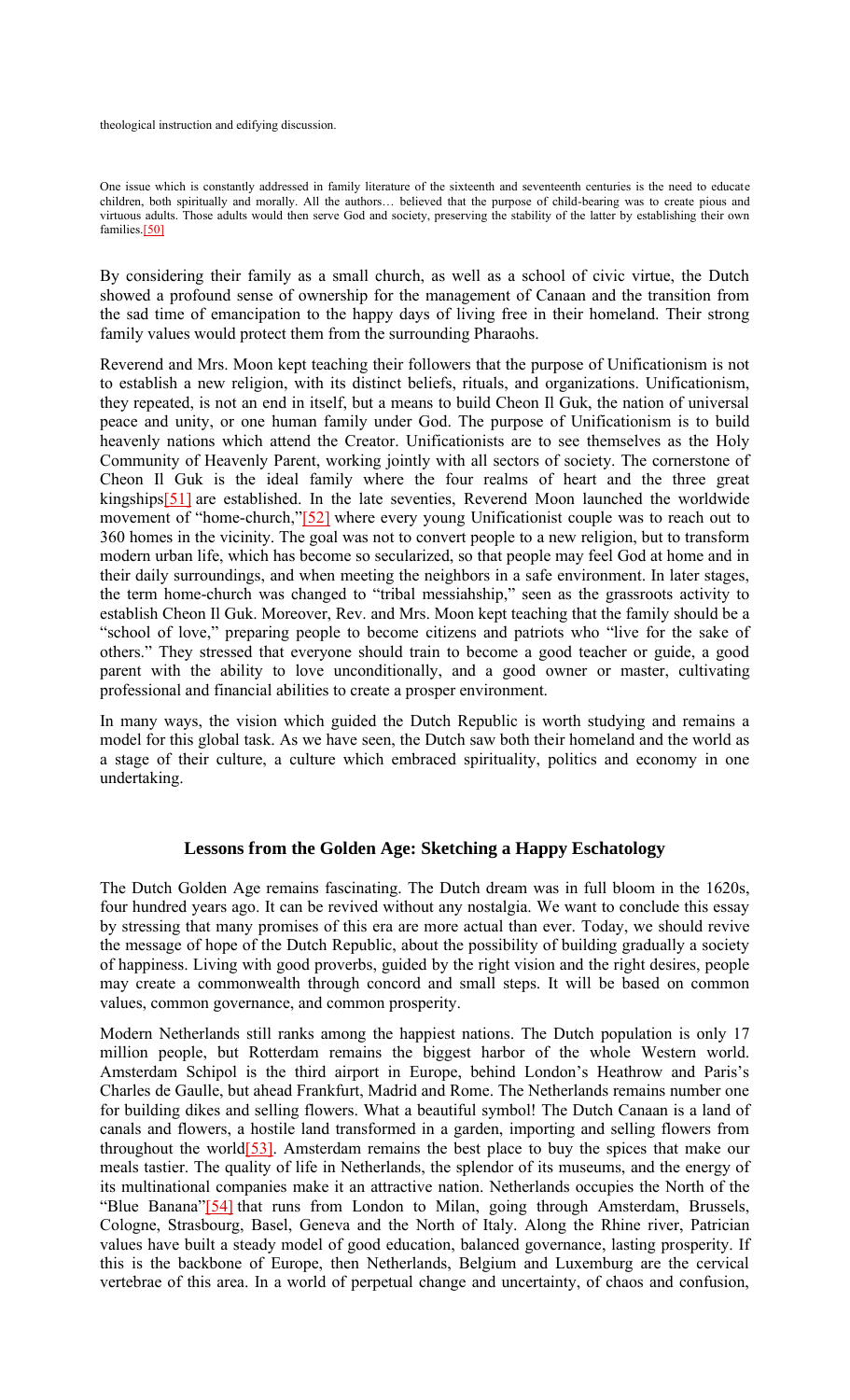this privileged region has a message of stability, of human development and human security, and of hope.

The predispositions of geography, history, and culture partly explain the Dutch Golden Age. We may think that Heaven could use Netherlands for a few decades to create a model that transcended the Rhenian culture and had a much more universal value. For this most brilliant part of its national history, Netherlands was inspired by what we shall call a happy eschatology. It told the rest of Europe that the old world of lamenting is behind us, and that God will "wipe away all tears. And there shall be no more death, neither sorrow, nor crying, neither shall there be any more pain: for the former things are passed away." (Rev. 21:4)

In the seventeenth century, when there was little hope for a better world, the Puritans decided to leave the Old World forever. Yet, there was one nation brimming with hope, and we have explored some of its secrets. Today, the world has so many opportunities that did not exist 400 years ago. But negative proverbs rule our minds, we see danger all around, and we lack the bold vision to build an ideal world for our descendants. The arguments against hope are many. They convey the sad passions mentioned by Spinoza. All around the globe, many camps are shouting that their mistrust, ranting, resentment, anger, mockery are justified and must be heard, otherwise disaster is coming. This discourse is a smokescreen of cowardice. In fact, we should have more hope for the twenty-first century than during the Dutch Golden Age, and build dikes over new seas.

A few hours before his death, Martin Luther King said that we now live in a world of great trouble. Yet, this is the best time ever, and he thanked God for being able to live in this blessed period. A few hours later, he was assassinated, just before he could reach the age of 40.[55] Like William the Silent, he could not see the Promised Land, but was already living in it.

The example of the Dutch Golden Age gives us the courage to spread the good news. Unificationism has a happy eschatology, which must be made actual. It contains two powerful statements:

The sinful world brings humankind sorrow and causes God to grieve. Would God abandon this world in its present misery? God intended to create a world of goodness and experience from it the utmost joy; yet due to the human Fall, the world came to be filled with sin and sorrow. If this sinful world were to continue forever in its present state, then God would be an impotent and ineffectual God who failed in His creation... God will save this sinful world, by all means.[56]

The Last Days is this time, when the evil world under satanic sovereignty is transformed into the ideal world under God's sovereignty. Hell on earth will be transformed into the Kingdom of Heaven on earth. Therefore, it will not be a day of fear when the world will be destroyed by global catastrophes, as many Christians have believed. In fact, it will be a day of joy, when the cherished hope of humankind, the desire of the ages, will be realized.[57]

One key element of the happy days of Netherlands was the ability to play. The "joyful families" or "merry companies" of Jan Steen, Judith Leyster and other painters always involve playing cards, playing an instrument, playing with toys or animals. Life is a play. The Dutch Canaan was a praying nation and a playing nation at the same time. Hans Luyckx comments, "Playfulness is a recurring theme in the Dutch culture. There seems to be a particular gamesome gene in our culture, starting all the way back with Erasmus."

## **Sketching a Theology and Philosophy of Play**

Is playing important for God? It is at the core of His ideal of Creation. Of course, words like *play* or *game* in English, *jeu* in French, *spiel* in German, are often synonymous of entertainment, amusement, distraction, and worse, puerility. Yet, tracing back to Thomas Aquinas, many Christian authors have guessed that human recreations can also be divine. This divine element has its source in the very act of Creation.

As Brendan McInerny suggested, "creation as a whole is because of divine playing – and this playing is one of love. Our own playing, our own refusal to reduce our acts to strict biological or utilitarian purpose, to waste time and energy in superfluity, is a sign of being made in the image and likeness of God."[58] Similar ideas prompted the great theologian Jürgen Moltmann to write his *Theology of Play*.[59]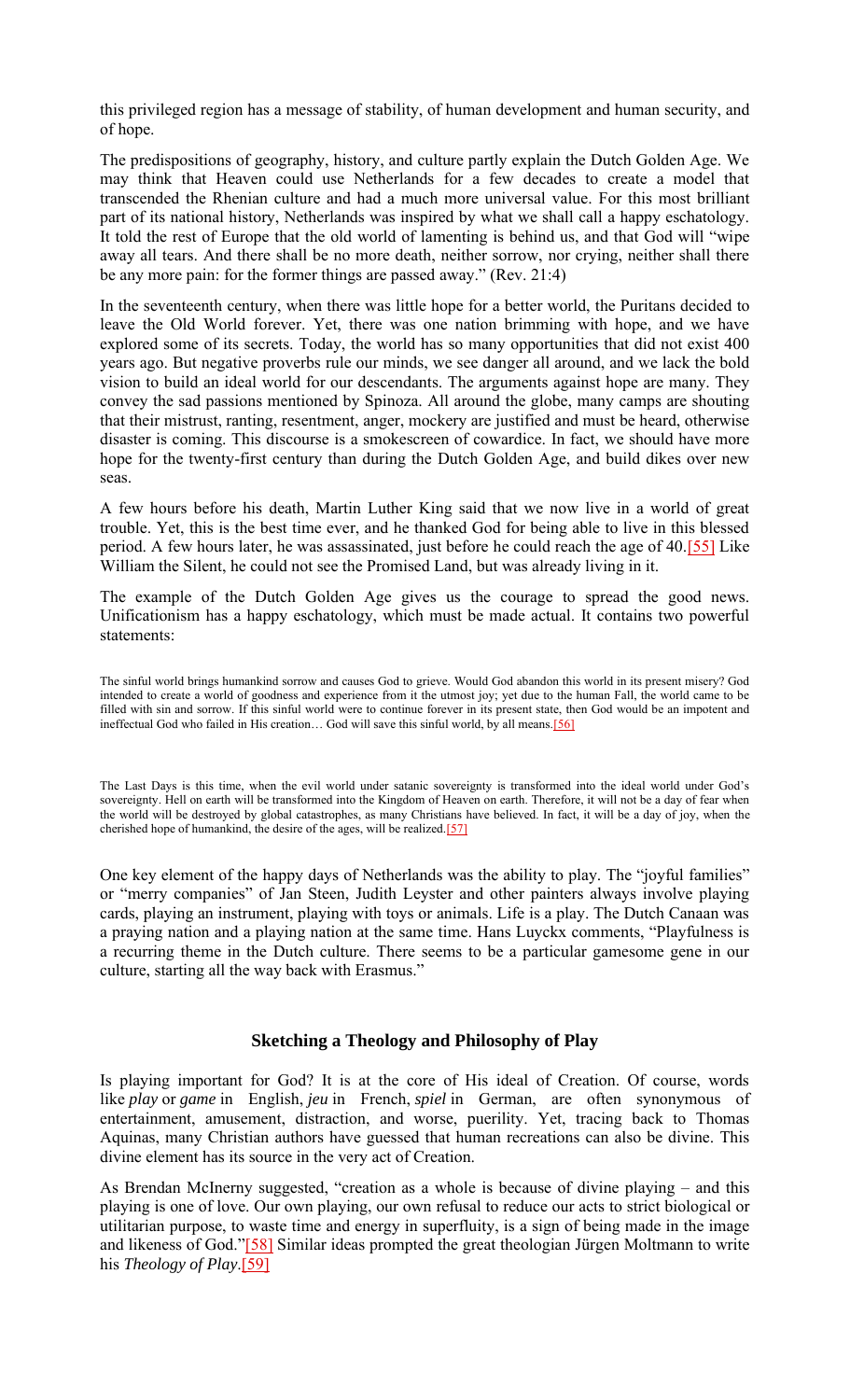Throughout their tragic life, Reverend and Mrs. Moon tasted suffering and sorrow. Rev. Moon was imprisoned, tortured, rejected, betrayed. The couple endured many early losses, and several children died at a young age. Rev. Moon's first congregation was nicknamed the church of tears. Busan's rock of tears remains a place of pilgrimage for Unificationists worldwide. Rev. Moon kept talking about the God of Lamentation<sup>[60]</sup>, often with heartbreaking tears. Yet, he also said that in any situation, he will always be the first to celebrate, to rejoice, and make others rejoice, whether through *yut* games[61] or entertainment. He showed a passionate interest in the leisure and hobby industry, speaking many times of his desire to redeem the culture of Las Vegas. He created or managed several football teams, invested in ballet companies and music bands. Moreover, he explained a whole way of thinking about play, always connected to education. In Reverend Moon's philosophy, human beings need constant stimulation to be truly happy. This stimulation comes through the joyful interaction will all kinds of object partners. Any interaction needs role playing, and we learn how to play our roles throughout our life.

Johan Huizinga (1872-1945) is probably a major forerunner of this philosophy of play. This leading intellectual figure of modern Netherlands was an anthropologist, historian and cultural theorist. As we said in the introduction, he saw in *agon* the driving force of culture. His last book before his death was a prophetic book about the happy days to come. It is called *Homo Ludens* ("acting man" would be a better translation than "playing man") and contains his deep philosophy on human playfulness.

There is a natural impulse to think, create and play, According to Huizinga. All human beings are interested in games and playing. Everybody likes to play. In Huizinga's definition, playing can be any voluntary activity that takes place under set conditions and results in excitement and joy. To be able to play, people need a space where they feel secure and embedded. It could be any kind of space, whether an arena or a podium, a pool table or a temple. We have already said that words for "play" are ambiguous in most languages. This is not the case for the Latin word *ludere*. It conveys the ideas of learning with stimulation, being creative, being free and spontaneous. In this sense, play is a core element of original human nature.

And here, we may arrive at the secret of the Dutch Golden Age. A whole population was on stage, improvising a play and painting it at the same time. The play may be entitled *God created the world and the Dutch created Netherlands*, or something like that. The scenery consisted of many interiors, which were also studios for painters. Interpreted by the most playful people of Europe, the play was mostly focused on marriage and lasting love. It was, and is still, a major *representation* of a possible happy end of human history.

Their happy eschatology prompted the Dutch people to give paramount importance to marriage and family in building Canaan on the earth. On this foundation, they became the forerunner of the world of common values, common governance and common prosperity.

#### **Notes**

## [1] Exposition of the Divine Principle (HSA-UWC, 1996), p. 1. [EDP]

[2]The Republic of the Seven United Netherlands, commonly referred to as the Dutch Republic, was a federal republic which existed from 1588 (during the Dutch Revolt) to 1795 (the Batavian Revolution).

[3] Usually the term Golden Century is given to the period between 1588 and 1672 (the Rampjaar, or year of disaster). Strictly speaking, the Dutch dream was triumphant during 50 years (1620-1672). Before then there was a period of ascension, and the Rampjaar was followed by a relative stagnation and decline.

[4] "Happiness is a new idea in Europe" is a quote of Saint-Just, a leading contributor to the French Declaration of the Rights of the Man and of the Citizen of 1793.

[5] Jan de Vries and Ad van der Woude, The First Modern Economy: Success, Failure, and Perseverance of the Dutch Economy, 1500–1815 (Cambridge University Press, 1997).

[6] The idea of human capital traces back to Adam Smith ("the acquired and useful abilities of all the inhabitants or members of the society") and the term appears with Irving Fisher. It was popularized by the Chicago School, especially Gary Becker. The human capital is further distributed into three kinds (1) Knowledge Capital (2) Social Capital (3) Emotional capital.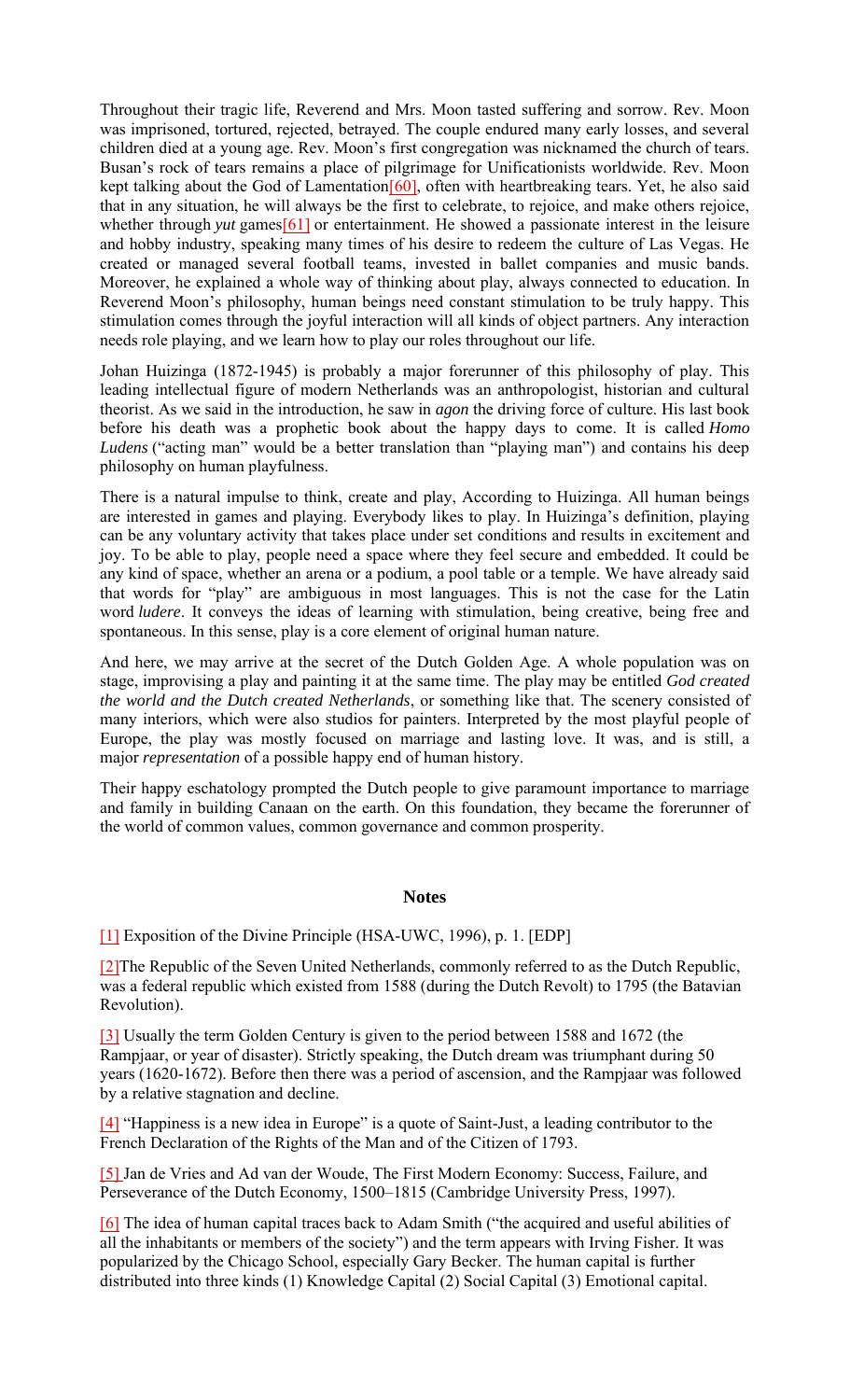[7] Alain Peyrefitte, La Société de Confiance (Paris: Odile Jacob, 1995).

[8] Gary Becker, https://www.acton.org/pub/religion-liberty/volume-8-number-1/human-capitaland-poverty

[9] Koenraad Wolter Swart, "The miracle of the Dutch Republic as seen in the seventeenth century," Inaugural Lecture delivered at University College London, November 6, 1967.

[10] de Gulden Eeuw in Old Dutch, de Gouden Eeuw in modern Dutch, is translated as Golden Age

[11] Both quotes from Georg W. Hegel, Aesthetics, p. 168. In the last observation, Hegel clearly emphasizes the four freedoms achieved by the Dutch at that time, freedom from want, freedom from fear, freedom of expression, freedom of worship. We shall later elaborate on this.

[12] Alexis de Tocqueville, De la Démocratie en Amérique, (Pagnerre, 1848), tome 2, p. 198.

[13] The Divine Principle suggests that the modern world was roughly guided by the Abel-type view of life and the Cain-type view of life. Both try to attain happiness, the former insisting on the spiritual values, the latter on the material values. The Dutch Republic was certainly a forerunner of the Abel-type view of life.

[14] EDP, Parallels 7.2.2.

[15] Emile Durkheim, Elementary Forms of Religious Life, translation of Karen Fields (The Free Press, 1995).

[16] Demons (Бесы, sometimes also called The Possessed) is a novel by Fyodor Dostoevsky, first published in 1871–72

[17] Ethics III, p. 11s.

[18] EDP, p. 351.

[19] Epicurus' concept of ataraxy is tranquility, the absence of trouble. The quest for a safe society was perceived as important in the Dutch Golden Age, but was surely not the main concern.

[20] Aristotle, Nicomachean Ethics, 1095a15–22.

[21] Borrowed from the Latin poet Sallustus

[22] Willem Frijhoff, "The Relevance of Dutch History, or: Much in Little? Reflections on the Practice of History in the Netherlands," in Bijdragen en mededelingen betreffende de geschiedenis der Nederlanden, January 2010, p. 21.

[23] Simon Schama, The Embarrassment of Riches (1991), p. 396.

[24] Arnold J. Toynbee, A Study of History, abridged (Oxford, 1987), vol. 1, p. 570.

[25] We are aware that this might appear as some historical anachronism, as if we were projecting notions of the twentieth century on a totally different model of society. We would say the opposite. The aspirations to the four freedoms are age old, but few populations had dared implementing them until they started to finally become triumphant and mainstream in our age.

[26] Frank D. Roosevelt spoke of the Four Freedoms in his State of Union address on January 6, 1941.

[27] Edward Stettinius (1900-1949), the first ambassador of the USA to the United Nations, had this formula about the strategy of peace of the UN: "The battle of peace must be fought on two fronts. The first is the security front where victory spells freedom from fear. The second is the economic and social front where victory spells freedom from want." In 1994, Mahbub ul Haq first drew global attention to the concept of human security in the United Nations Development Program's 1994 Human Development Report. Human security is now central in peace studies.

[28] Willem Frijhoff, op.cit, p. 7

[29] According to the Safe Cities Index 2021, the safest cities in the world are now (1) Copenhagen, (2) Toronto, (3) Singapore, (4) Sydney, (5) Tokyo, (6) Amsterdam, followed by (7) Wellington, (8) Hong Kong, (9) Melbourne, and (10) Stockholm.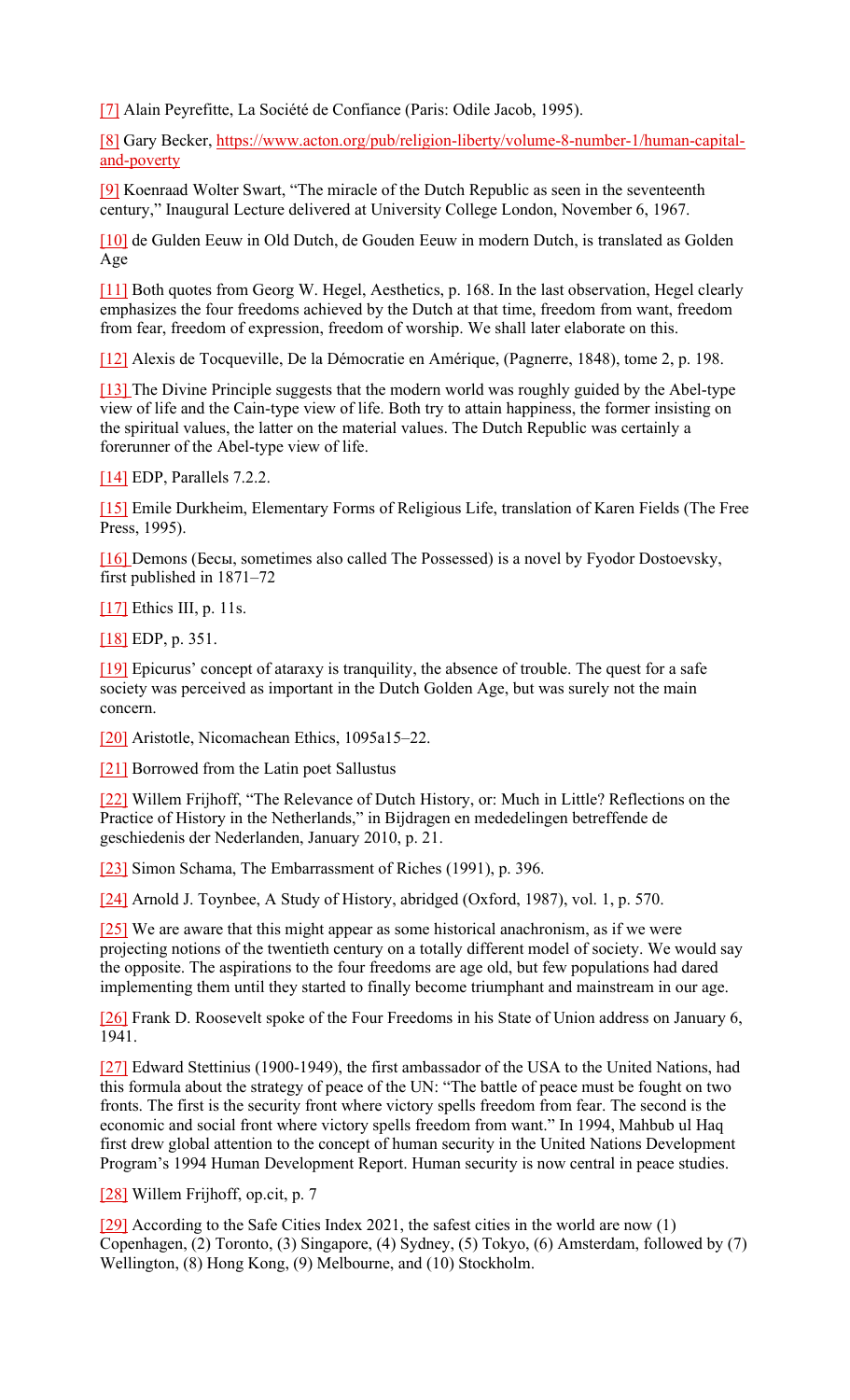[30] Spinoza, Theological-Political Treatise, p. 252

[31] EDP, p. 350.

[32] Theodor Dunkelgrün, 'Neerlands Israel': Political Theology, Christian Hebraism, Biblical Antiquarianism, and Historical Myth.

[33] Simon Schama, op. cit., p. 91.

[34] Willem Frijhoff speaks of "the Batavian Athens: the very center of the European Republic of Letters, where philology, philosophy, science, medicine, anatomy, jurisprudence and even engineering worked together for the future of the West, constituting an almost explosive mix of learning and innovations that exercised an irresistible power of attraction to whoever wanted novelty or change." op.cit. p. 37

[35] Willem Frijhoff, op.cit. p. 35

[36] The polder model has been described as "a pragmatic recognition of pluriformity" and "cooperation despite differences". It is thought that the Dutch politician Ina Brouwer was the first to use the term poldermodel, in her 1990 article "Het socialisme als poldermodel?"

[37] Willem Frijhoff, op.cit. p. 35

[38] Also called the Blue Cloak or The Topsy Turvy World, the painting can be seen at the Gemäldealerie in Berlin.

[39] EDP, p. 72.

[40] Charles Baudelaire, Mon cœur mis à nu.

[41] Eriko Taira, Family Life in Dutch art of the Seventeenth Century, Christie's Education London Master's Program, September 2000, p. 6

[42] John Witte, John Calvin on Marriage and Family Life, Published in Herman J. Selderhuis, ed., The Calvin Handbook (Grand Rapids, MI: Wm. B. Eerdmans Publishing Co., 2009), 455- 465.

[43] Jungyoon Yang, "Prayers at the Nuptial Bed: Spiritual Guidance on Consummation in Seventeenth Century Dutch Epithalamia," in: Marco Faini and Alessia Meneghin, eds., Domestic Devotions in the Early Modern World, series: Intersections, Vol. 59 (2018).

[44] Tobit 8: 4-6

[45] Anders Nygren, Agape and Eros (1930, English translation 1956).

[46] Friedrich Nietzsche, All Too Human.

[47] Eriko Taira, op. cit, p. 17.

[48] Ibid, pp. 2-3

[49] Ibid, p. 16

[50] Wayne Franits, "The Family Saying Grace: a Theme in Dutch Art of the Seventeenth Century," Simiolus Netherlands Quarterly for the History of Art 16 (1986): 36.

[51] The four realms of heart are the four kinds of love experienced in the family, namely children's love, brotherly love, conjugal love and parental love. The three great kingships basically means three generations united by love and lineage.

[52] For many years, the yearly motto given by Reverend Moon was about home church. "Home Church and the Completion of the Kingdom of Heaven" (1979), "Home Church Is the Base of the Kingdom of Heaven" (1980), "Home Church Is My Kingdom of Heaven" (1981), etc. For more information, go to tparents.org

[53] Aalsmeer, in North Holland, is called the world capital of flowers. Its flower market is the biggest in the world.

[54] The concept of the Blue Banana or European backbone was proposed by geographer Roger Brunet in 1989.

[55] Martin Luther King, "I've Been to the Mountaintop," April 3, 1968.